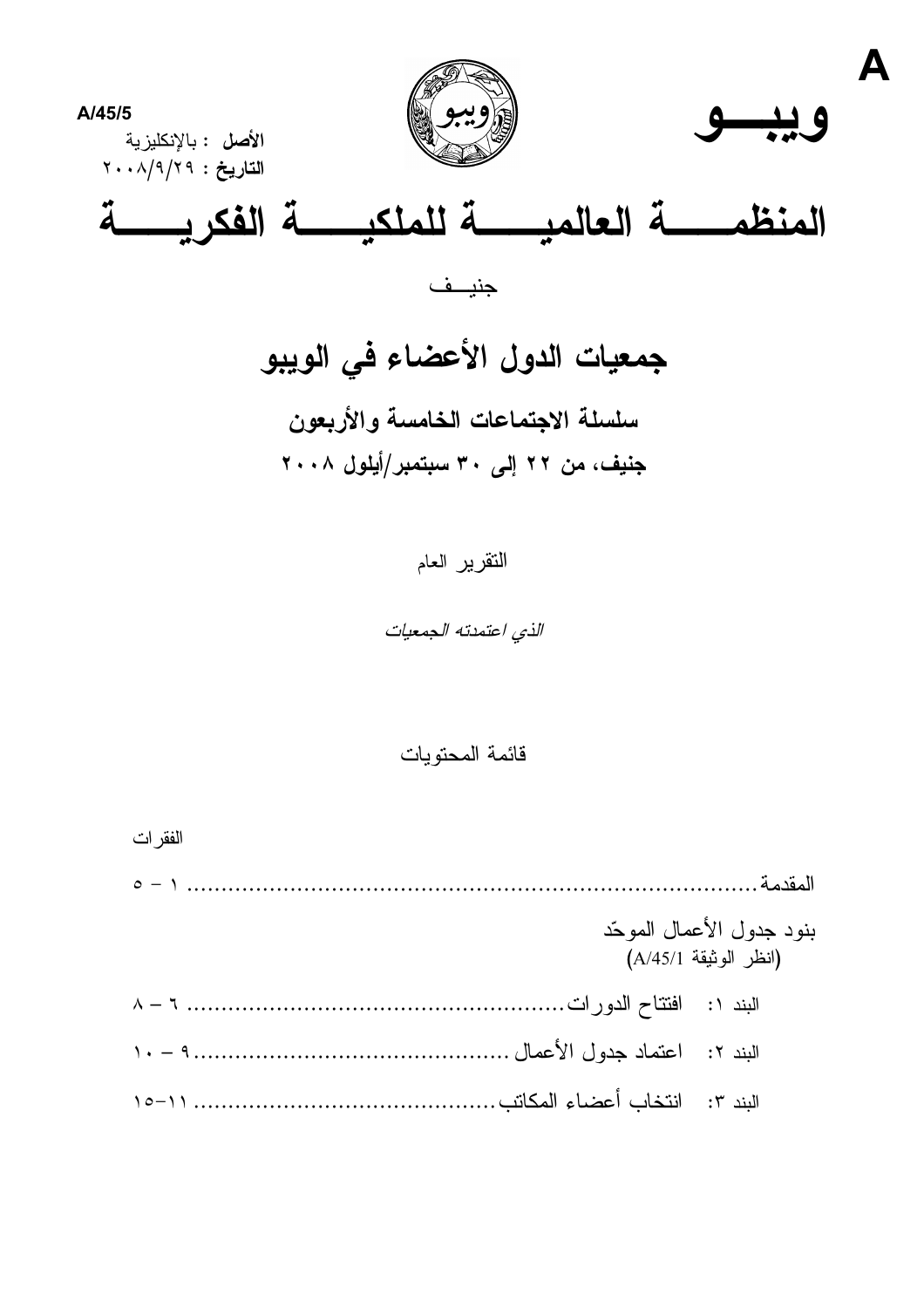الفقر ات (انظر WO/GA/36/13) البند ٦: النقر ير السنو ي الموجز لمدير شعبة الندقيق الداخلي و الر قابة ....... ١٨  $(WO/GA/36/13)$ تقرير لجنة الوبيو للتدقيق حول اجتماعاتها المعقبودة مسن الىند ٧:  $(WO/GA/36/13)$ البند ٨: تقرير عن دورتي اللجنة المعنية بالنتمية والملكية الفكرية ...............٢ ( $WO/GA/36/13$ ) البند ٩: تقرير عن عمل اللجنة الدائمة المعنية بقانون حق المؤلَّــف والحقوق المجاورة، بما في ذلك حمايسة الأداء السمعي  $(WO/GA/36/13)$ البند ١٠: نقرير عن عمل اللجنة الاستشارية المعنية بالإنفاذ، وإنفاذ  $(WO/GA/36/13)$ البند ١١: نقرير مرحلي عن اللجنة الحكومية الدولية المعنية بالملكيسة الفكرية والموارد الوراثية والمعارف النقليدية والفولكلور ...........٢٣ (و WO/GA/36/13) البند ١٢: تقرير عن عمل اللجنة الدائمة المعنية بقانون البر اءات................٢٤ (WO/GA/36/13) البند ١٣: بعض المسائل المتعلقة بأسماء الحقول على الإنتر نت ...............٢٥  $(WO/GA/36/13)$ البند ١٤: تبادل وثائق الأولوية في مجال البراءات .........................٢٦-٢٨ البند 10: بعض المسائل المتعلقة بالمادة ٦(ثالثا) من اتفاقية باريس ...........٢٩  $(P/A/40/2)$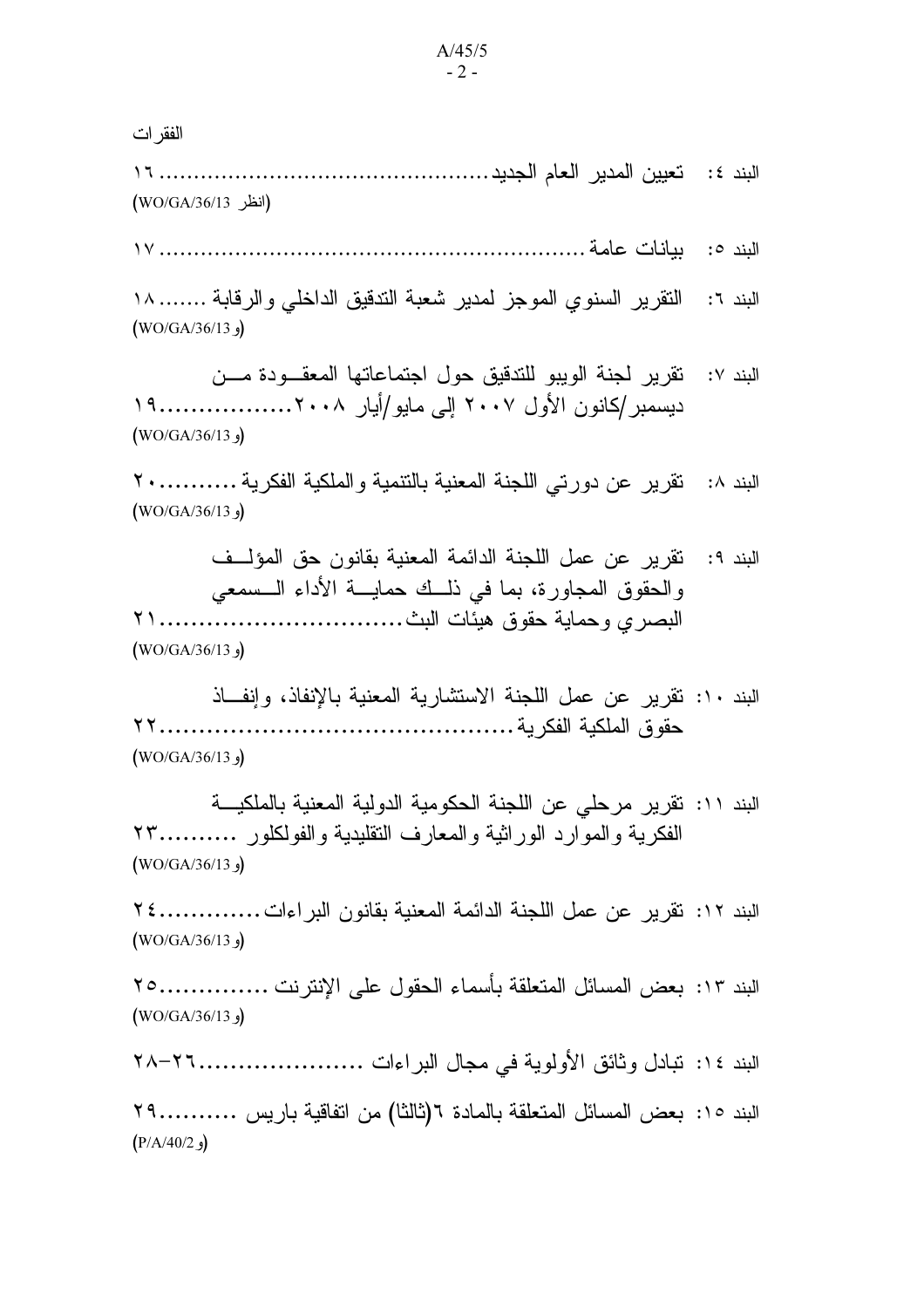(و MM/A/40/5)  $(H/A/26/4)$  $(LI/A/23/2)$ البند ١٩: بعض المسائل المتعلقة باتحاد معاهدة التعاون بشأن البر اءات ٣٣...... (و PCT/A/38/6) البند ٢٠: بعض المسائل المتعلقة بجمعية معاهدة قانون البراءات...................٣٤  $(PLT/A/5/2)$ البند ٢١: مشر وعات جداول أعمال دور ات ٢٠٠٩ العادية للجمعية العامة للويبو ومؤنمر الويبو وجمعية انحاد باريس وجمعية  $(A/45/3)$  $(WO/GA/36/13)$ (WO/CC/59/2  $\sqrt{ }$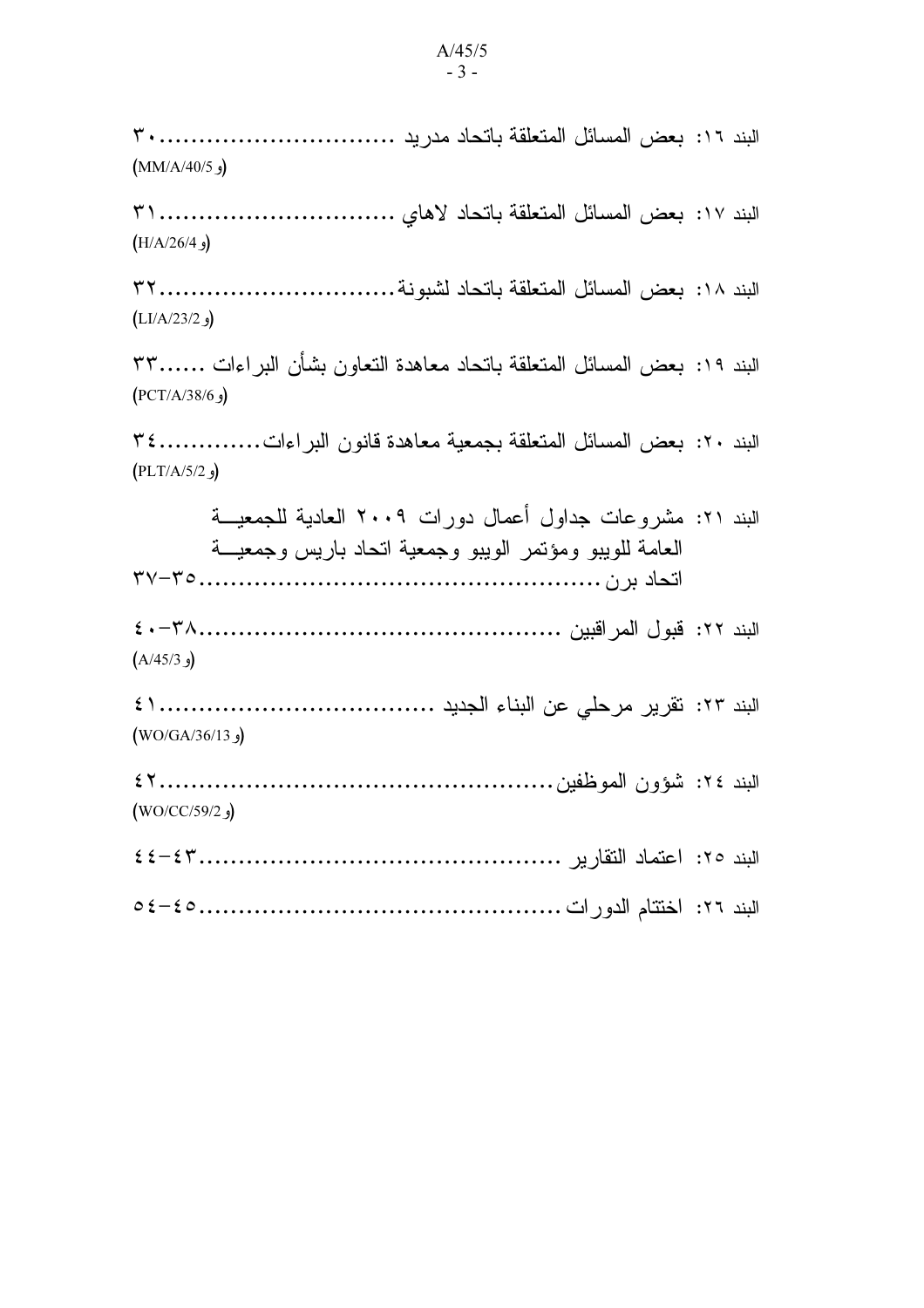$A/45/5$  $-4-$ 

#### المقدمة

يسجل هذا النقرير العام المداولات والقرارات الخاصة بالجمعيات وسائر الهيئات النسع عشرة  $-1$ للدول الأعضاء في الويبو :

| الجمعية العامة للويبو، الدورة السادسة والثلاثون (الدورة الاستثنائية الثامنة عشرة)                   | (1)                    |
|-----------------------------------------------------------------------------------------------------|------------------------|
| ومؤتمر الويبو، الدورة السابعة والعشرون (الدورة الاستثنائية التاسعة)                                 | $(\Upsilon)$           |
| ولجنة الويبو للتتسبق، الدورة التاسعة والخمسون (الدورة العادية التاسعة والثلاثون)                    | $(\tilde{\mathbf{r}})$ |
| وجمعية اتحاد باريس، الدورة الأربعون (الدورة الاستثنائية الثانية والعشرون)                           | $(\epsilon)$           |
| واللجنة التنفيذية لاتحاد باريس، الدورة السادسة والأربعون (السدورة العاديسة الرابعسة                 | $(\circ)$              |
| والاربعون)                                                                                          |                        |
| وجمعية اتحاد برن، الدورة الرابعة والثلاثون (الدورة الاستثنائية السادسة عشرة)                        | $(\lambda)$            |
| واللجنة التنفيذية لاتحاد برن، الدورة الثانية والخمسون (الدورة العادية التاسعة والثلاثون)            | $(\vee)$               |
|                                                                                                     |                        |
| وجمعية اتحاد مدريد، الدورة الأربعون (الدورة الاستثنائية الثالثة والعشرون)                           | $(\wedge)$             |
| (٩)   وجمعية اتحاد لاهاي، الدورة السادسة والعشرون (الدورة الاستثنائية العاشرة)                      |                        |
| (١٠) وجمعية اتحاد نيس، الدورة السادسة والعشرون (الدورة الاستثنائية الثامنة)                         |                        |
| (١١) وجمعية اتحاد لشبونة، الدورة الثالثة والعشرون (الدورة الاستثنائية السادسة)                      |                        |
| (١٢) وجمعية اتحاد لوكارنو، الدورة السادسة والعشرون (الدورة الاستثنائية التاسعة)                     |                        |
| (١٣) وجمعية اتحاد التصنيف الدولمي للبراءات، الدورة السابعة والعشرون (الدورة الاستثنائية             |                        |
| الحادية عشرة)                                                                                       |                        |
| (٢٤) وجمعية اتحاد معاهدة التعاون بشأن البـــراءات، الــــدورة الثامنــــة والثلاثــــون (الــــدورة |                        |
| الاستثنائية الثانية والعشرون)                                                                       |                        |
| (١٥) وجمعية اتحاد بودابست، الدورة الثالثة والعشرون (الدورة الاستثنائية التاسعة)                     |                        |
| (١٦) وجمعية اتحاد فبينا، الدورة التاسعة عشرة (الدورة الاستثنائية السابعة)                           |                        |
| (١٧) وجمعية معاهدة الويبو بشأن حق المؤلف، الدورة السادسة (الدورة الاستثنائية الثالثة)               |                        |
| (١٨) جمعية معاهدة الويبو بشأن الأداء والتسجيل الصوتي، الدورة السادسة (الدورة الاستثنائية            |                        |
| الثالثة)                                                                                            |                        |
|                                                                                                     |                        |
| (١٩) وجمعية معاهدة قانون البراءات، الدورة الخامسة (الدورة الاستثنائية الثالثة)                      |                        |
| بتمعت تلك الهيئات في جنيف في الفترة من ٢٢ إلى ٣٠ سبتمبر/أيلول ٢٠٠٨ وأجرت مــداولاتها                |                        |
| خذت قر ار اتها في احتماعات مشتر كة لاثنتين أو أكثر ٍ من الحمعيات وســـائر الهيئـــات المـــذكور ة   |                        |

واج و ات والمدعوة إلى الانعقاد (والمشار إليها فيما يلي بعبارة "الاجتماعات المشتركة" وعبارة "جمعيات الـــدول الأعضاء" على النوالي).

وبالإضافة إلى هذا النقرير العام، أعدّت الأمانة نقارير منفــصلة لــدورات الجمعيـــة العامـــة  $-\tau$ (WO/GA/36/13) ومؤتمر الويبو (WO/CF/27/1) ولجنة الويبو للتتسبيق (WO/CC/59/2) وجمعيــة اتحاد باريس (P/A/40/2) واللجنة التنفيذيـــة لاتحــــاد بــــاريس (P/EC/46/1) وجمعيـــة اتحـــاد بـــرن (B/A/34/1) و اللجنة التنفيذية لاتحاد بر ن (B/EC/52/1) وجمعية اتحاد مدر يد (MM/A/40/5) وجمعيـــة اتحاد لاهاي (H/A/26/4) وجمعية اتحاد نيس (N/A/26/1) وجمعية اتحاد لشبونة (LI/A/23/2) وجمعية اتحاد لوكارنو (LO/A/26/1) وجمعية اتحاد التصنيف الدولي للبراءات (IPC/A/27/1) وجمعية اتحـــاد معاهدة التعاون بشأن البر اءات (PCT/A/38/6) وجمعية اتحاد بودابست (BP/A/23/1) وجمعية اتحـــاد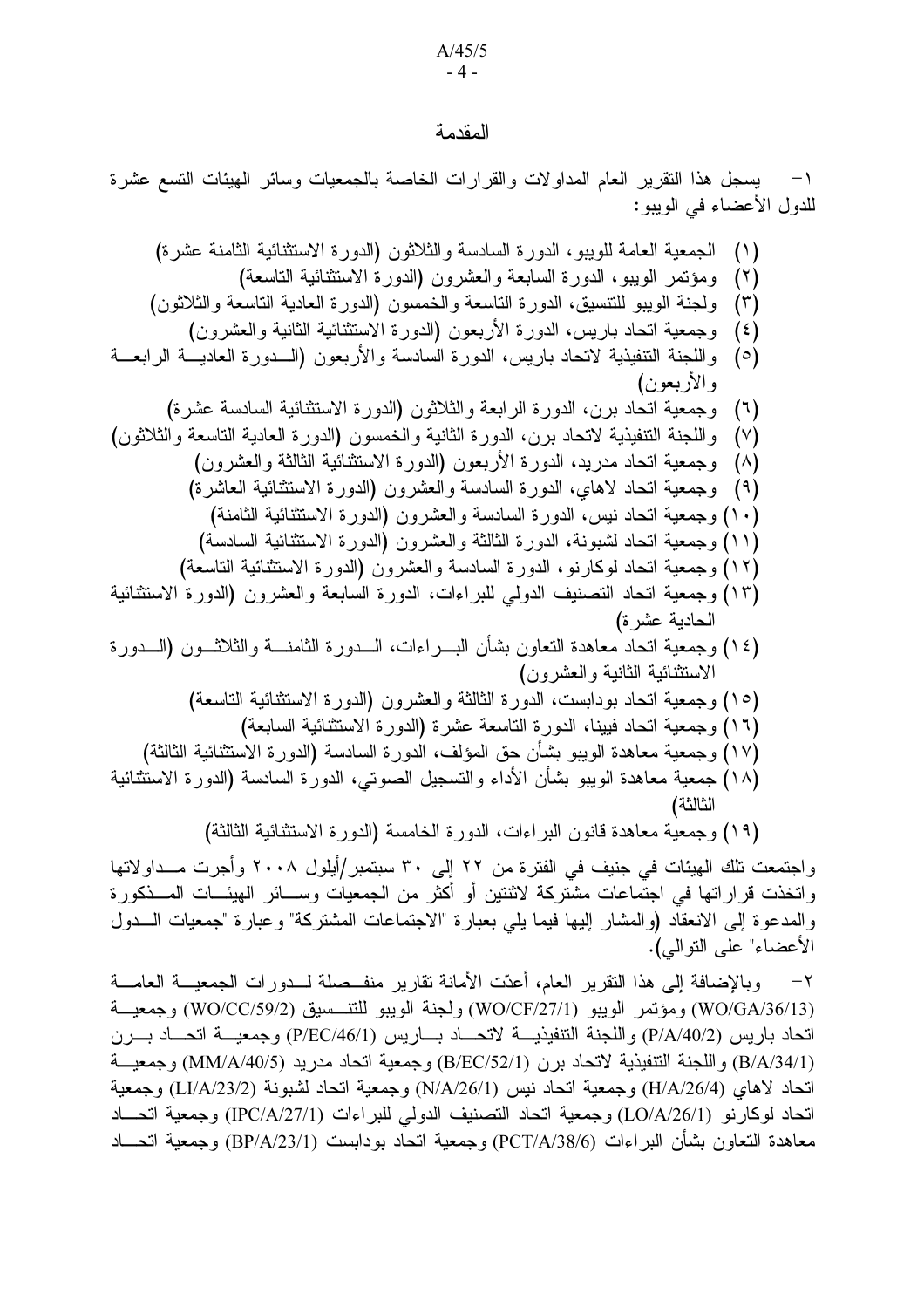فيينا (VA/A/19/1) وجمعية معاهدة الويبو بشأن حق المؤلف (WCT/A/6/1) وجمعية معاهدة الويبـــو بشأن الأداء والتسجيل الصوتـي (WPPT/A/6/1) وجمعية معاهدة قانون البراءات (PLT/A/5/2).

٣– وترد في الوثيقة .A/45/INF/1 Rev قائمة بالدول الأعضاء في الجمعيات وسائر الهيئات المعنية والمراقبين المقبولين في دوراتها حتى ٢٢ سبتمبر/أيلول ٢٠٠٨.

t – وترأس الأشخاص التالي ذكر هم الاجتماعات التي تناولت البنود التالية مـــن جـــدول الأعمــــال (الوثيقة A/45/1):

| البنــــود ۱ و۲ و۳ و ٤ و٥ و ٦ و٧ و٨<br>و۹ و۱۰ و۱۱ و۱۲ و۱۳ و۲۲ و۲۳<br>و۲۵ و۲۲ | السيد مارتن إيوغيان أوهومويبيهي (نيجيريا)،<br>وفي غيابه السيدة لاورة نومسن (كوستا ريكا)،<br>نائبة رئيس الجمعية العامة |
|------------------------------------------------------------------------------|-----------------------------------------------------------------------------------------------------------------------|
| البندان ١٤ و١٥                                                               | السيد جيمز أوتيينو¬أوديك (كينيا)، رئيس<br>جمعية اتحاد باريس                                                           |
| البند ١٦                                                                     | السيد لي <del>-ف</del> ينغ شروك (ألمانيا)، رئيس جمعية<br>اتحاد مدريد                                                  |
| البند ١٧                                                                     | السيدة مارية لودوفيكا أغرو (إيطاليا)، رئيسة<br>جمعية اتحاد لاهاي                                                      |
| البند ١٨                                                                     | السيد كرستوف غيلو (فرنسا)، رئيس جمعية<br>اتحاد لشبونة                                                                 |
| البند ١٩                                                                     | السيدة أسترة فلاديمارسدونير (إيسلندا) جمعية<br>اتحاد معاهدة النعاون بشأن البراءات                                     |
| البند ۲۰                                                                     | السيدة ألكسندرا غرازيولي (سويسرا)، رئيسة<br>مؤقتة لجمعية معاهدة قانون البراءات                                        |
| البندان ٢١ و ٢٤                                                              | السيد ألبرتو دومون (الأرجنتين)، رئيس لجنة<br>الويبو للتنسيق                                                           |

0– وسيرد في مرفق النسخة النهائية لهذا التقرير فهرس بكلمات وفود الدول وممثلـــي المنظمـــات الحكومية الدولية والمنظمات غير الحكومية المذكورة في هذا التقرير . وسيرد جدول الأعمال كما تـــمّ اعتماده وقائمة المشتركين في الوثيقة A/45/1 والوثيقة A/45/INF/3 على التوالي.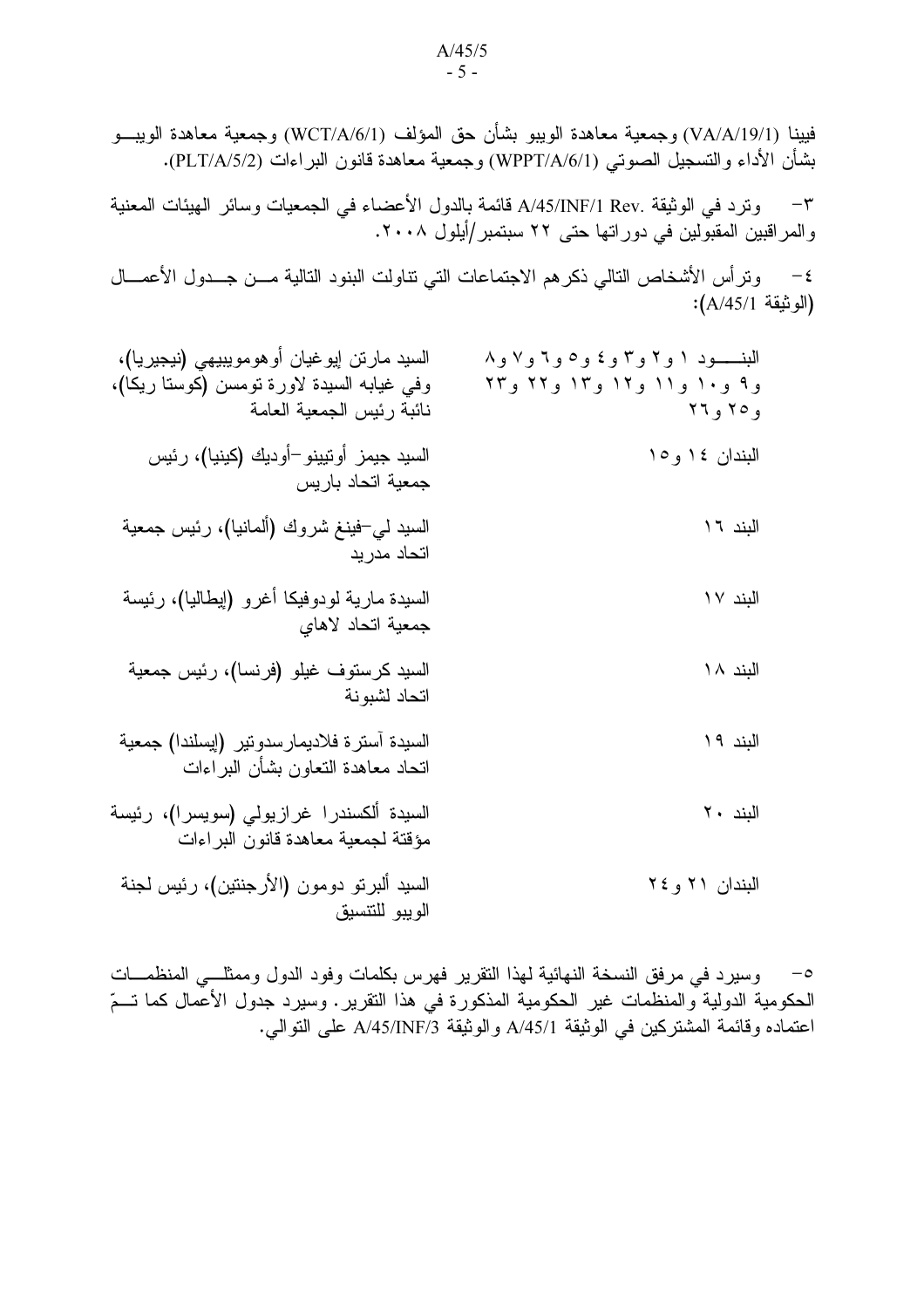البند الأول من جدول الأعمال الموحّد: افتتاح الدورات

دعا المدير العام للويبو، الدكتور كامل إدريس (المشار إليه فيما يلي بعبـــارة "المـــدير العـــام")  $-7$ سلسلة الاجتماعات الخامسة والأربعين لجمعيات الدول الأعضاء في الويبو وسائر هيئاتها إلى الانعقاد.

وافتتح رئيس الجمعية العامة، السيد مارتن ليوغيان أوهومويبيهي (نيجيريا)، دورات جمعيـــات  $-\lor$ الدول الأعضاء في الويبو وسائر هيئاتها في اجتماع مشترك لكل الجمعيات والهيئات المعنية الأخـــرى النسع عشرة، وأدلمي بالبيان النالمي:

"أودّ بادئ ذي بدء أن أرحّب بكم أحرّ الترحيب إلى سلــسلة الاجتماعـــات الخامــسة والأربعين لجمعيات الدول الأعضاء في الويبو. وأمامنا على جدول أعمال هــذه الاجتماعـــات قضايا مهمة سياسيا وإداريا ينبغي النظر والبت فيها. ويذكر من بينها تعيين المدير العام الجديد والنظر في المسائل الجوهرية المتعلقة بأنشطة الويبو، بما في ذلك عمل مختلف اللجان الدائمة مثل اللجنة المعنية بالتنمية والملكية الفكرية واللجنة الدائمة المعنية بقانون البسر اءات واللجنسة الحكومية الدولية المعنية بالملكية الفكرية والموارد الوراثية والمعارف النقليديـــة والفولكلـــور واللجنة الدائمة المعنية بحق المؤلف والحقوق المجاورة ومختلف اتحادات الويبو . ولا يساورني أدنـي شكَّ فـي أننـا سننـجز أعمـالنـا بـالنفانـي والصـراحـة والـعنـايـة والمسؤوليـة النـي مـــن شـــأنـها أن تعود بنتائج إيجابية على منظمتنا.

حضرات المندوبين الموقَّرين، إنه لمن دواعي الشرف والاعتزاز أن عُهدت إلىَّ رئاسة الأول ثم الثاني من بين أهمِّ التجمعات في منظومة الأمم المتحدة هذا الأسبوع، أولهما مجلَّــس حقوق الإنسان والثاني الجمعية العامة للدول الأعضاء في المنظمة العالمية للملكية الفكرية. وقد نبدو حقوق الإنسان والملكية الفكرية في ظاهرها متباعدة متباينة ولكنني أرى أن مقاربتنا لكـــل واحدة منهما لا بدٍّ أن نقوم على مبادئ أساسية محدّدة.

ورسالتنا ونحن نتناول قضايا الملكية الفكرية، كما نتناول قضايا حقوق الإنسان، هـــي في نهاية المطاف الإسهام في نقدم البشرية ورفاهية الشعوب كافة وإناحة الأطر والـــضمانات التبي نمكن الفكر البشري من الازدهار على المستوى الفردي والجمـــاعي. ويجـــب أن نقـــوم مقاربتنا للملكية الفكرية، كما هي لحقوق الإنسان، على النقدير المنبـــادل واحتــــرام الحقـــوق والالنتزامات والإقرار بكفاءات الغير وإرساء محيط يضمن الازدهار لنثلك الكفاءات بمسا ينفسع البشر بة جمعاء.

ولا أحد في هذا المقام يحتاج منبي إلىي أن أشرح أهمية الملكية الفكرية أو وقعها الثقافي والاجتماعي والاقتصادي. ولا داعي للتذكير بالدور الحيوي الذي نؤديه هذه المنظمة، المنظمة العالمية للملكية الفكرية، في سعيها إلى ضمان استفادة جميع الأمم من غزارة الفرص الـــسانحة نتيجة الانتفاع بالملكية الفكر ية بغية النهوض بالإبداع و الابتكار .

نحن أعضاء في هذه المنظمة لأننا ندرك جميعا أهمية دورها ونحن واثقـــون مــــن أن الملكية الفكرية قادرة على الإسهام في خلق ثروات حقيقية ومستدامة لجميع الأمـــم. ونـــشترك كدول أعضاء في النزام واحد هو دعم المنظمة وموظفيها في جهودهم من أجل بلوغ الأهداف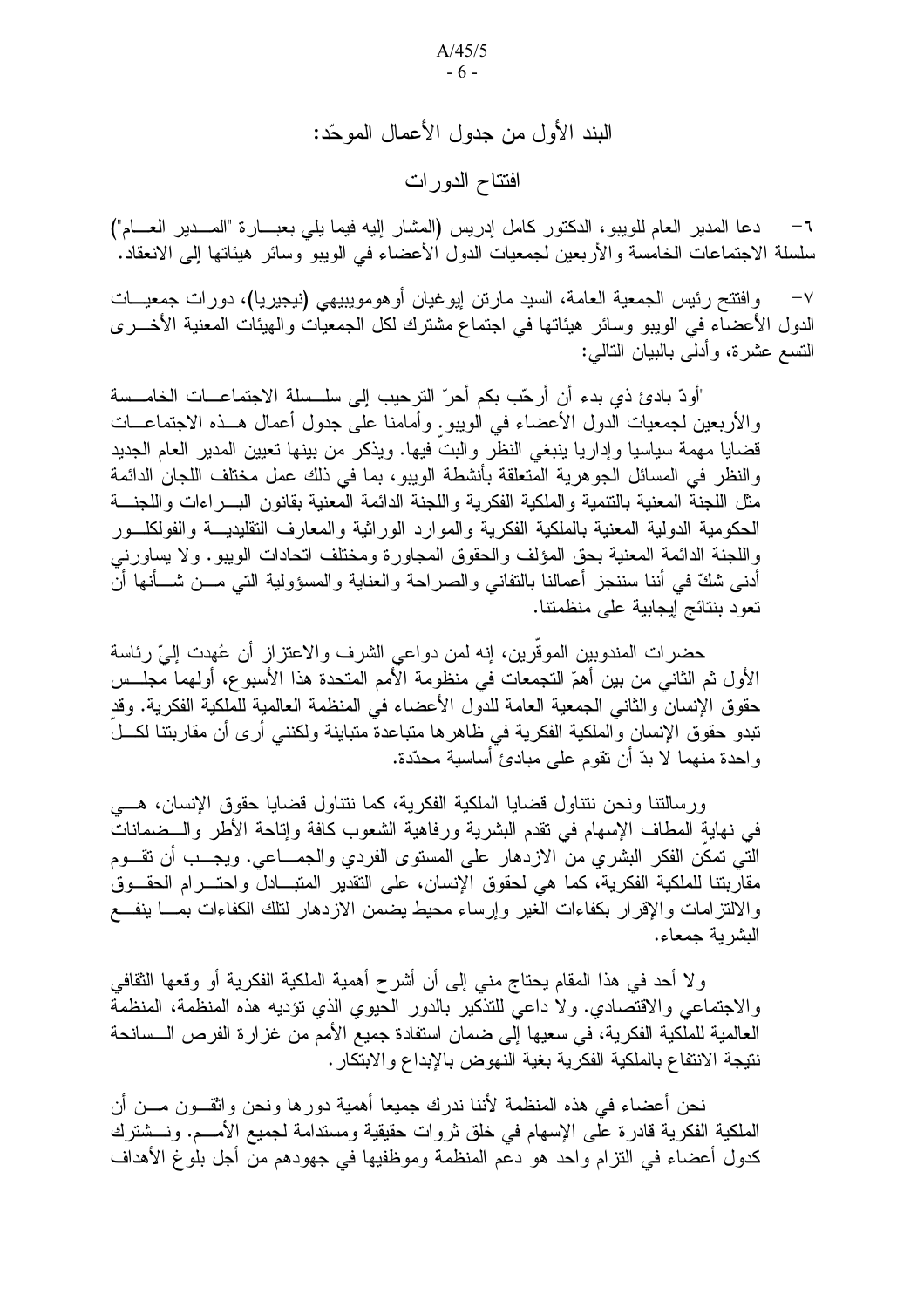التي اتفقنا عليها معا. ونحن جميعا عازمون سويا على مساعدة الويبو على النجاح في نتاولهــا مختلف التحديات التي أمامها.

وليست تلك المهمّة بالهيّنة. بل زادت مهمة الويبو صعوبة من جـــراء الاضــــطر ابات والريب التي شهدتها السنة الماضية. ولا أحد في هذا المقام يحتاج إلى التذكير بالمسلك الـــوعر الذي قطعناه والتحديات الجلل التبي واجهناها أنذاك. ويعود قسط من الفضل لقيبادة المنظمــة وموظفيها إذ أننا اليوم في حال أخرى أحسن من ذي قبل. فقد أبوا لنلك الصعوبات أن نبطـــئ عملهم وأن نؤثر في أداء بر امجهم، بل سعينا كلنا معا دافعين مدافعين، معمّرين ومصلحين، بما يخدم مصلحة منظمتنا على أكمل وجه.

وذكرت أنفا الحاجة إلى الإصلاح والمصالحة. وأعلم من كل اتصالاتي معكم وموظفي الويبو خلال الأشهر المعاضية أن ذلك المسَّار سار على قدم وساق. وعلينا الآن، نحـــن الـــدول الأعضاء، أن نستمر في مساندة الويبو ونزويدها بالدعم وتقويتها بالاتحاد والثبات، فهـــي الآن في حاجة إلى ذلك كي تواصل سير ها نحو الأمام.

كان قرارنا الذي اتخذناه السنة الماضية في دورة الجمعيات الرابعة والأربعين، قـــرارا تاريخيا بوضع جدول أعمال التنمية. وجاء ذلك ثمرة الجهود الجماعية المضنية التـــى بـــذلتها البلدان كلها، متقدمة ونامية، مما يدعو إلى الأمل والنفاؤل بمستقبل الملكية الفكرية وإســـهامها في مساعينا الإنمائية. ويجب ألا يظل جدول أعمال النتمية مجرد وثيقة وبرنامج عمـــل، بـــل يجب أن نترجم الخطط الشجاعة التي يحويها إلى أنشطة ملموسة نضفي المـــصداقية والبقـــاء لمصالحنا الإنمائية الجماعية. وكما كان الشأن في إرهاصاتها الأولى ثمّ في صباغتها، فإن دعم جميع الجهات المعنية والنزامها بتوفير الموارد اللازمة، ضــــروري لتنفيـــذ بــــرامج جــــدول الأعمال.

ولعلنا نجدّد النجاح المحقق في جدول أعمال النتمية فنحقّقه فى أعمال اللجنــــة الدائمــــة المعنية بقانون البراءات واللجنة الحكومية المعنية بالملكية الفكرية الموارد الوراثية والمعــارف النقليدية والفولكلور واللجنة المعنية بحق المؤلف والحقوق المجاورة. تلك لجسان شبلاث فيهسا مصـالـح جمَّة للدول الأعضـاء وسائر أصـحاب المصـالـح. وسيساعد أي نقدّم فـــي أعمـــال نلـــك اللجان على تعزيز فائدة عمل الويبو في منظومة الملكية الفكرية الدولية.

لقد أدركتم أن هذه الدورة الخامسة والأربعين لجمعيات الدول الأعـــضـاء فــــى الويبــــو مناسبة تاريخية. فاليوم، ولثاني مرة فقط في ٨٣ سنة من حياة المنظمة، سوف يمدّ المدير العام الموقر شعلة قيادة الويبو إلى خلفه المنتخب. ومسؤوليتنا اليوم أن نعيّن رسميا مـــديرنا العــــام الجديد فنضمن بذلك الانتقال من إدارة إلى أخرى بسلاسة وانسجام وبروح من التوافق الذي ما فتئ يصبغ عملية القرار في الويبو .

مرَّة أخرى، اسمحوا لمي أن أعرب عن اعتزازي برئاسة هذا الحدث. وأودَّ أن أطلعكم بإيجاز عن الإجراء الذي أقترح اتباعه بشأن بنود جدول الأعمال. والأهم من ذلك، لن يفونني أن أغتنم هذه الفرصة للإشادة بصديقنا العزيز وزميلنا الموقر، المدير العام للويبـــو، الــــدكتور كامل إدريس، الذي قاد هذه المنظمة بحنكة عزم طيلة ١١ سنة وخدم هذه المنظمـــة لمـــدة ٢٥ سنة منذ تعيينه الأول في سنة ١٩٨٢ بما كان يعرف آنذاك بمكتب التعاون الإنمائي والعلاقات الخار جية مع أفريقيا.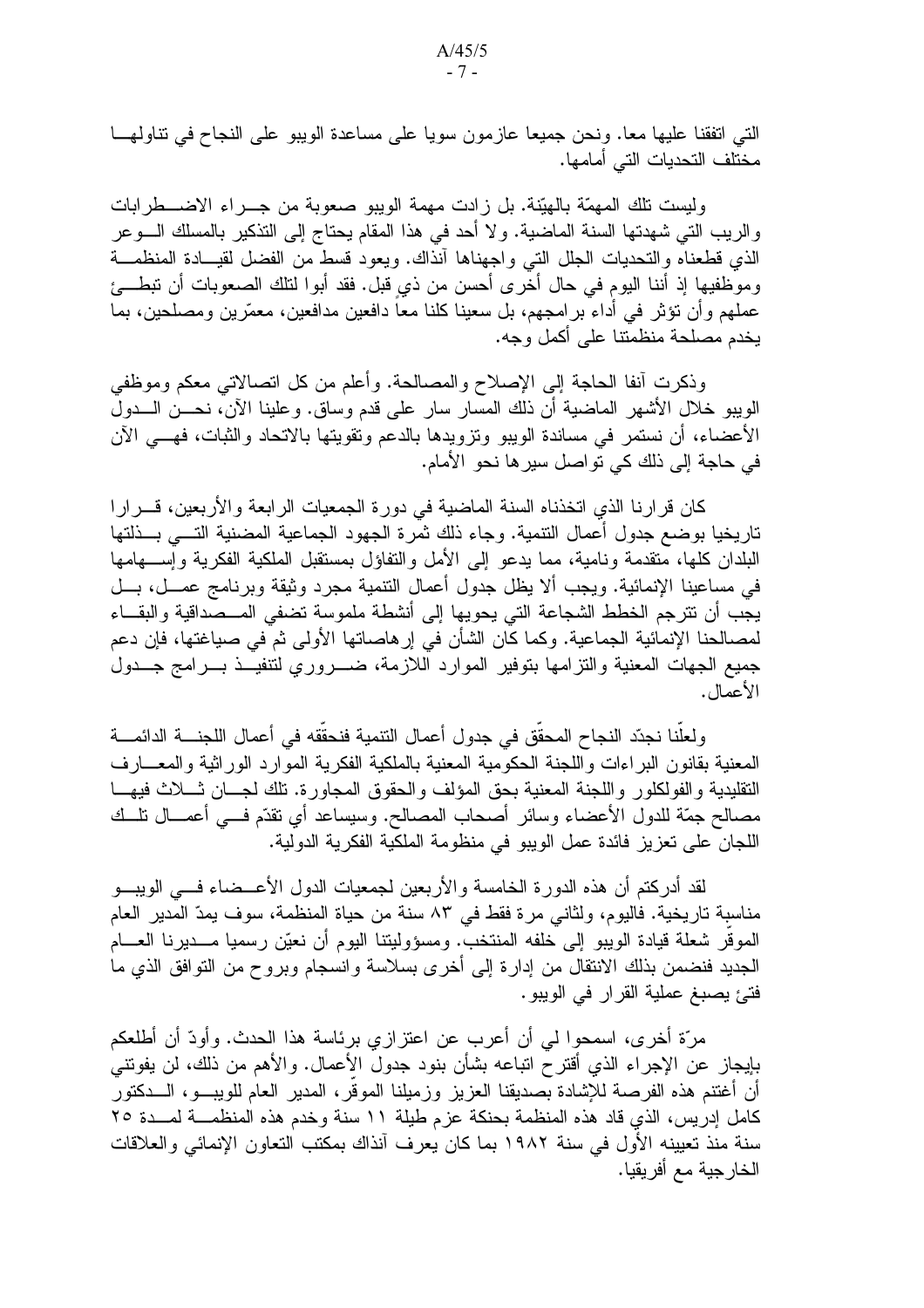ولا يسع هذا المجال الضيّق لذكر ولو جزء قليل من إنجازاته وهو مدير عام. وحسبنا أن ننذكر ه ملنزما دوما برفع الغموض عن الملكية الفكرية ومفاهيمها.

ومن خلال تعميم صور ة الملكية الفكرية "أداةٌ للتنمية"، أخر ج الدكتور كامـــل إدريـــس الملكية الفكرية من إطارها النظري وراح ينقل منظوره للملكية الفكرية كأداة عمليـــة جـــدا لا ينبغي لها أن تظل حكرٍ ا على المحامين المتخصصين أو كبريات الشركات بل لا بدّ من تقريبها إلى الجميع فردا فردا على كل شرائح المجتمع وفي كل بلد وكل بقعة من بقاع المعمورة.

لم يكن ما قلته مجر د كلام معسول. بل منذ توليه منصب المدير العام، سار ع الـــدكتور كامل إدريس إلى إنشاء أكاديمية الويبو العالمية. ولم يُردها مؤسسة أكاديمية نخبوية تفتح أبوابها أمام القلة المختارة. بل أرادها مؤسسة لتطوير دورات التعليم عن بعد وغيرها مـــن البـــرامج الهادفة إلى فتح الأبواب أمام الناس من جميع أرجاء العالم كي يكتسبوا العلم بالملكية الفكريـــة وينتفعوا بها. وسيُذكر الدكتور كامل إدريس برغبته في نقل الملكية الفكرية إلى الـــشعب. فقـــد تر أس بفخر اليوم العالمي للملكية الفكر ية ذا الشعبية المتز ايدة.

وفي غضون فترة وجيزة لا تزيد على سبع سنوات من إعلانه، أصبح اليوم العـــالمي للملكية الفكرية مناسبة للاحتفال سنويا بالملكية الفكرية والابتكـــار فـــي مدارســـنا وشــــركاتنا وإعلامنا ومكاتبنا الحكومية عبر العالم.

ويكفينا القول بأن الدكتور كامل إدريس جعل من الويبو بلا شكّ علامة مشهور ة إن لم يكن جعل منها اسما شائع الشهرة عند العام والخاص. لقد واجه العديد من التحـــديات بحزمــــه الصادق، فلم يزح عن قناعاته. وسنذكر ه بما حققه من إنجاز ات مهنية كما سنذكر ه بما تحلي به من خصال شخصية. فهو رجل ليّن القلب كان يولّي الاهتمـــام الـــصـادق لموظفيـــه فــــرادي ولرفاهيتهم. ولم يكن يبخل بوقته للإنصات والاستماع، ليس بغافل عن البعد الإنساني سواء في شؤون الموظفين أو في قضايا المنظمة. وكلنا الذين عرفناه حق المعرفة سنذكر فيه الـــشخص الحميم الكريم والصديق العزيز . وأعرف أنكم ستتضمَّون إلىَّ في تمنياتي له بالخير في مساعيه المقبلة. وبما له من خصال كثيرة وكفاءات عديدة، لا يساورنا أدنـي شكَّ فـي أنـه سيظل يـــساهم لِيجابيا في التنمية الاقتصادية والاجتماعية والثقافية على الصعيد العالمي والإقليمي والوطنبي.

وبعد هذه الكلمات التمهيدية، سوف أدعو المدير العام، الدكتور كامل إدريس نفسه، إلى مخاطبة هذه الجمعية. وأدرك أن الكثير منكم يودّ الاستجابة إلى ملاحظاته ولا يطيق انتظـــار للإشادة به. وإنـي أدعوكم لذلك ولكن بعد أن تعيّنوا المدير العام الـجديد. واسمحوا لـي أن أطلب منكم أن تتركوا بياناتكم إلى أن نصل إلى البند ٥ (بيانات عامة).

نحن بصدد جدول أعمال مكثَّف. وتفاديا لأي لبس، أودّ أن أوضَّح كيف سأنتاول البنود الأولى من جدول الأعمال: بعد كلمة الدكتور إدريس، سوف نتناول البند ٢ (اعتمــاد جـــدول الأعمال)، فالبند ٣ (انتخاب أعضاء المكاتب) ثم البند ٤ (تعيين المدير العام الجديد).

وعن الإجراء المتبع، أودّ أن أذكَّركم بأن البند ٤ عن تعيين المدير العام يتــألف مـــن جزأين: أولا إجراء النعيين نفسه، وثانيا إنشاء فريق عامل لنحديد شروط نعيين المدير العــــام. وهكذا، بعد تعيين المدير العام الجديد، سوف أقترح إنشاء الفريق العامل لذلك الغــــرض، شــم تعليق البند ٤ بغية تمكين الفر يق العامل من إعداد تو صيات الجمعية العامة.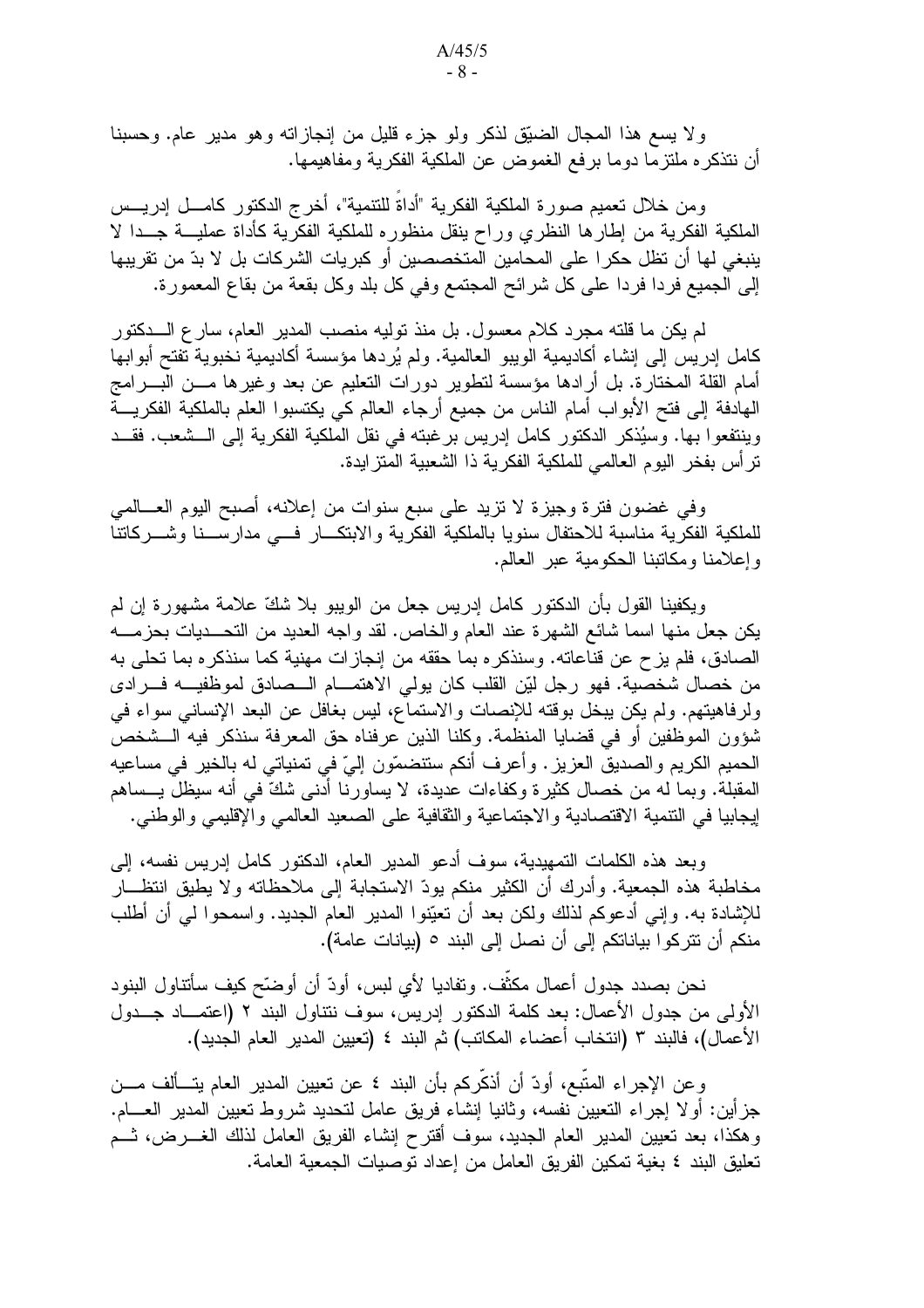وأودِّ الآن أن أعطي الكلمة للدكتور كامل إدريس، المدير العام الموقَّر للمنظمة العالمية للملكية الفكر ية."

وبدعوة من رئيس الجمعية العامة، السفير مارتن إيوغيان أوهومويبيهي، أدلمي المسدير العسام  $-\lambda$ للويبو بالبيان التالي:

> "سيدى الرئيس، حضر ات المندو بين الكر ام،

هذا أخر بيان رسمي لي في الويبو، وسأعود بفــائق الـحمـــاس والـــشوق إلــــي أرض أجدادي، إلى حضارة نشأت قبل أربعة آلاف عام أو خمسة آلاف.

وقبل أن أرحل، أود أن أعرب عن امتناني لكــم، أنـــتم الـــدول الأعـــضاء، لـــدعمكم والنزامكم غير المنقطع إزاء الويبو. وأعقد أملا صَّادقا على أن تـــستمر هـــذه الـــشراكة فـــي السنو ات الآتية.

لقد كان لي الشر ف العظيم أن أعمل مدير ا عاما لهذه المنظمة التي لكم اســـتفادت مـــن تعاون الدول الأعضاء ومشاركتها النشطة. وكان نواصلي معكم فـــي الـــسنوات المنـــصرمة تواصلا حارا، ودّيا، يسوده الاحترام. وستبقى ذكريات هذا التواصل عزيزة على.

وكان لـى الشرف العظيم أن أعمل معك، سعادة السفير ، مارتن أوهوموبـهي، بوصــــفك رئيس الجمعية العامة للويبو والممثل الدائم لبلدك المحترم. فقد حملتٌ معك جميــــع الخـــصـال المنشودة في الدبلوماسي؛ فعمَّرت الجسور ورصصت صفوف التوافق وأثبتٌ جدارتك رئيـــسا مثاليا للجمعية العامة.

وأودَّ أن أغتنم هذه الفرصة وأعرب عن امتناني ونقديري لطاقم موظفي هذه المنظمة. وأقول لكم جميعا شكري الجم. فلولا تفانيكم ودعمكم وعملكم الشاق، لَما أمكن تحقيق كـــل مــــا حققته هذه المنظمة على مدى السنوات الماضية. فقد أعطيتم من الجهد والمستوى الرفيع فـــي جودة العمل وضمير المهنة ما لا يقاس بثمن للمضبي قدما نحو أهدافنا المشتركة فسي مجـــال الملكبة الفكر بة.

و ألتفت إلى خلفي، السيد فر انسس غربي: لكَ أُعرب عن تهانيّ الصـادقة من أعمق قلبي لنعيينك الآتـى لاحقا فـي صباح هذا اليوم. إنـي أُحيـي النز امـه وتفانيه لـهذه المنظمة علــــى مـــدى عقدين من الزمن. وأنا على اقتناع بأن المنظمة، بين يديه من القدر ة والحنكـــة، ستـــستطيع أن تستمر في تحقيق نتائج متميزة لسنوات قادمة. وإن المناصب العديدة التي تحمل مسؤوليتها قــد هبأته بلا شك للأخذ بز مام هذه المنظمة.

وألنفت إلى جميع من دعمونـي أنثـاء عهدي، لأقول شكرًا كبيرًا لكم. ولمن عزف عـــن دعمي، أقول شكرا أكبر؛ إذ ساعدتموني على صقل خبرتي وترسيخ عزمي على الاستمرار في العمل من أجل النوافق وحسن الإرادة السياسية إلى أبعد الحدود يستطيع إليها الإنسان سبيل.

عندما توليتُ منصبي، كانت لي رؤية أطمح من خلالها إلى فتح أبواب هذه المنظمـــة على مصر اعيها وأن أجعلها أقدر فأقدر على خدمة المنتفعين بنظام الملكية الفكرية والمستفيدين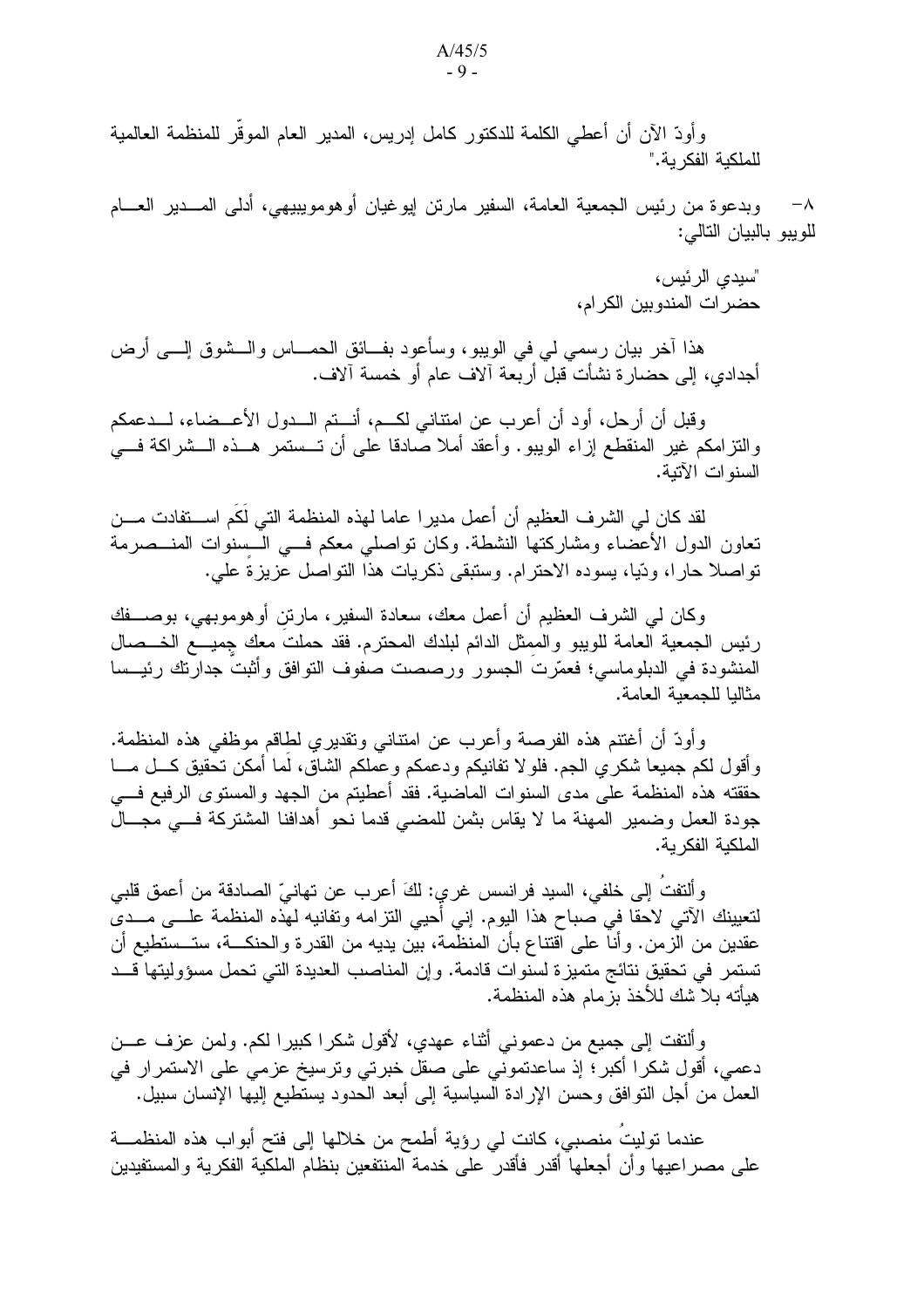منه ناهيك عن الجمهور الواسع. وكانت في صميم هذه الرؤية الحاجة إلى إرساء تعاون وطيد مع الدول الأعضـاء. إن النتائج الملموسة لمهذه الرؤية بليغة جلية، وأعتقد أن بإمكاننا جميعــــا أن نفخر بما قطعته الويبو من أشواط في العقد الماضبي.

كانت الإنجازات المحققة كثيرة مهمة طيلة العقد الماضي، ومن العجز تعدادها كلها في هذا المقام. لذا، أضيف إلى هذا البيان مرفق يستعرض بعضا من هذه الإنجازات.

في الختام، أود، سيدي الرئيس، أن أعرب عن تقديري وشكري لجميع الدول الأعضاء لدعمها لـى طيلة عهدي. وأشكر أيضا جميع الفاعلين في الويبو، ولا سيما المُنتفعــون بنظـــام الملكية الفكرية، من تجمعات صناعية وأفراد في المجتمع المدنى ومنظمات غيـــر حكوميـــة؛ أشكر لـهم إسهاماتـهم المثمرة طيلة هذه السنوات. وأعقد أملا خالصـا علـي أن يُبدى جميعهم ذلك المسنو ى نفسَه من النعاون لخلفي.

أشكر كم جميعا على حسن استماعكم."

استندت المناقشات بشأن هذا البند إلى الو ثبقة A/45/1 Prov.3.  $-9$ 

١٠- وبعد النظر في الموضوع، اعتمدت كل واحدة من الجمعيات وسائر الهيئــات المعنيـــة جدول أعمالها كما هو مقترح في الوثيقة A/45/1 Prov.3 .

> البند ٣ من جدول الأعمال: انتخاب أعضاء المكاتب

١١− استندت المناقشات بشأن هذا البند إلى الوثيقة .A/45/INF/1 Rev.

١٢– وعقب مشاورات غير رسمية فيما بين منسقى المجموعات الإقليميـــة، تـــم فـــى ٢٥ سبتمبر /أيلول ٢٠٠٨ انتخاب أعضاء مكاتب لجنة الويبو للتتسيق واللجنــــة التتفيذيـــة لاتحــــاد باريس واللجنة التنفيذية لاتحاد برن ورئيس اتحاد لشبونة النالي ذكرهم:

> لجنة الوبيو للتنسبق الرئيس: ألبرنو دومون (شبلي) نائب الرئيس: مختار جو مالييف (قرغيز ستان) نائب الرئيس: محمد عبد الرؤوف بديوي (تونس)

> > اللجنة التنفيذية لاتحاد باريس الرئيسة: غريس آما إيساهاكي (غانا)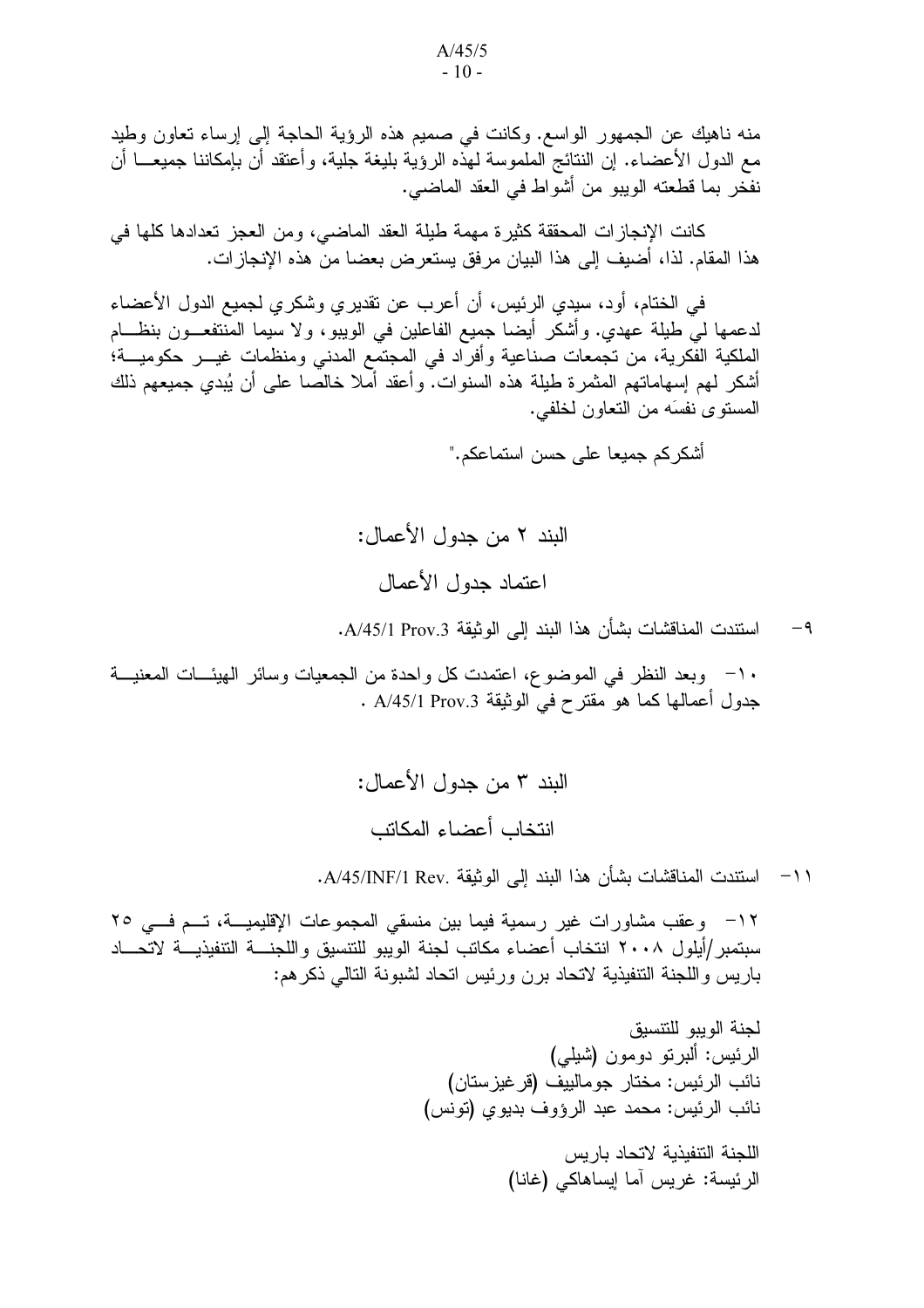$A/45/5$  $-11-$ 

نائبة الرئيسة: مارتة ايرمة ألركون أوبيز (كولومبيا) نائبة الرئيسة: كورليتة باب-شيفر (بربادوس)

> اللجنة التنفيذية لاتحاد بر ن الرئيس: جاب الله بلقاسم (الجزائر) نائبة الرئيس: ليفية بوسكرجيو (رومانيا) نائب الرئيس: أو دو فينشل (ألمانيا)

> > اتحاد لشبونة الرئيس: كرستوف غيلو (فرنسا)

وتر د قائمة بأسماء أعضاء مكاتب الجمعيات وسائر الهيئات في الوثيقة A/45/INF/4.  $-15$ 

١٤ - وتحدث وفد الجز ائر باسم مجموعة البلدان الأفر يقية. و هنَّا أعضاء مكاتب مختلف اللجان على تعيينهم، وقال إنه يود الإدلاء ببعض التعليقات التي أثارتها المجموعة بشأن عملية الانتخاب. وقال إنسه تابع الإجراءات المطبقة في انتخاب أعضاء المكاتب ودعا الأمانة إلى إجراء مشاورات مسع منسسقى المُجموعات الإقليمية لوضعٌ قواعد واضحة وشفافة لتنظيم الانتخابات على المدى القــصير والطويـــل. وقال إن أحد المنسقين استفسر لدى الأمانة عن الإجراء المتبع في توزيع مكاتــب مختلــف الـهيئـــات الرئاسية على المجموعات فكان الرد أن الإجراء لا يتَّبع ممارسة ثابتة وإنما تعتمد الانتخابات أساســـا على الترتيبات فيما بين المجموعات. وفي سبيل الشفافية وتوازن التوزيع الجغرافي، التمس الوفد مـــن الأمانة أن تجري مشاورات من أجل وضع قواعد بطريقة نظامية. وشدّد على أهمية ذلك إذ لم ير سببا في أن تختلف الويبو عن سائر الوكالات المتخصصة التابعة لمنظومة الأمم المتحدة مثل الأونكتـــاد أو منظمة الأرصاد العالمية، التي اعتمدت مبادئ واضحة نرعى التعاقب الجغرافي ومبادئ مماثلة أخرى. وأكَّد الوفد من جديد على الحاجة إلى مشاورات من أجل وضع قواعد واضحة وشفافة ومتوازنة كــــى تكون جميع المجموعات الإقليمية ممثلة بالتساوي في اللجان.

١٥– وتحدث وفد باكستان باسم مجموعة البلدان الأسيوية. وأعرب عن تأييده للبيان الذي أدلمي بــــه وفد الجزائر . ودعا إلى وضع سياسات وقواعد واضحة بشأن طريقة تعيين أعضاء المكاتب.

> البند ٤ من جدول الأعمال: تعيين المدير العام الجديد

١٦ – انظر النقرير الصـادر عن دورة الجمعية العامة للويبو (الوثيقة WO/GA/36/13).

البند ٥ من جدول الأعمال:

#### ببانات عامة

١٧ – انظر النقرير الصادر عن دورة الجمعية العامة للويبو (الوثيقة WO/GA/36/13).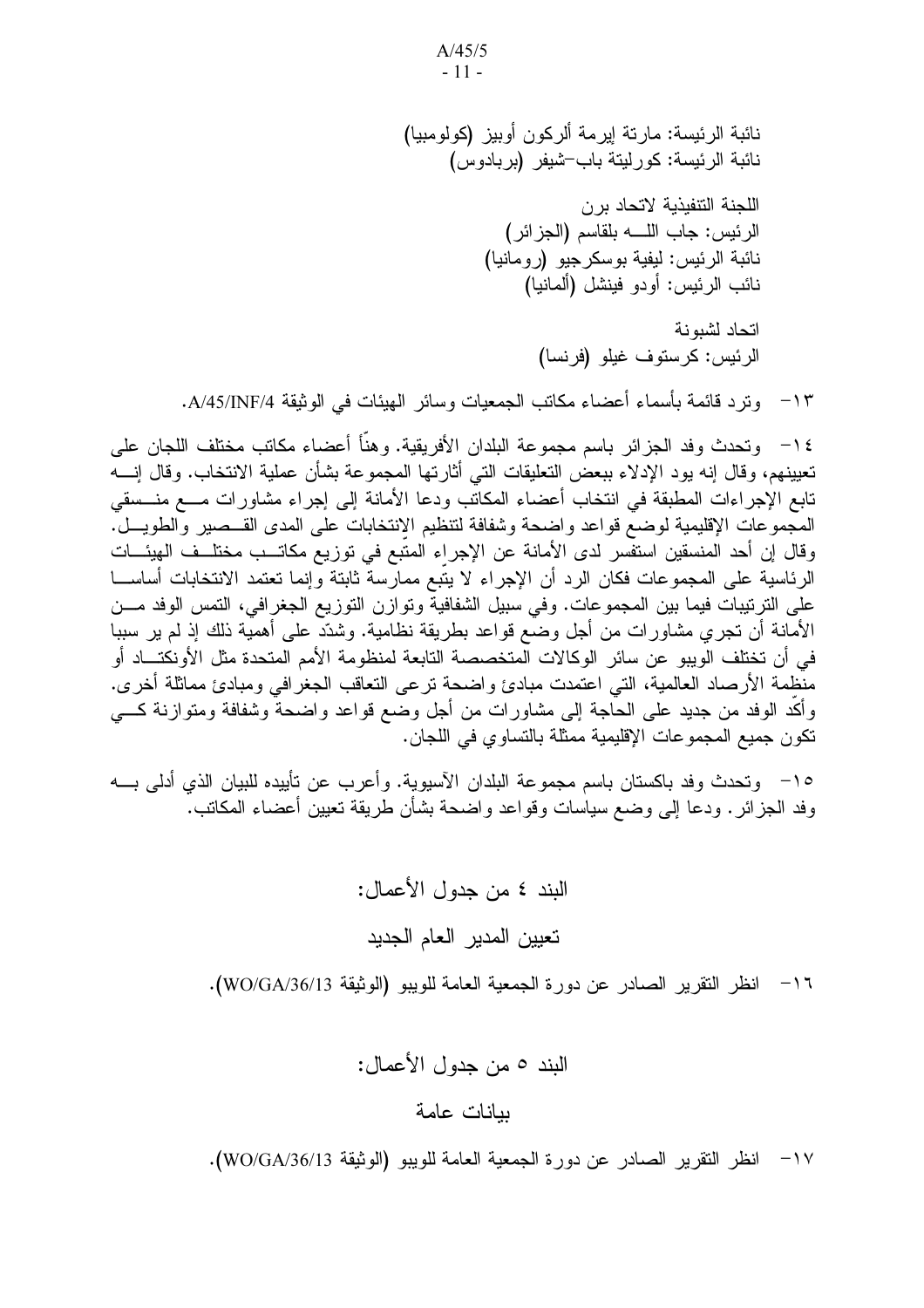### البند ٦ من جدول الأعمال:

النقرير السنوي الموجز لمدير شعبة الندقيق الداخلي والرقابة 1٨ - انظر النقرير الصادر عن دورة الجمعية العامة للويبو (الوثيقة WO/GA/36/13).

البند ٧ من جدول الأعمال:

نقرير لجنة الويبو للتدقيق حول اجتماعاتها المعقودة من دیسمبر /کانون الأول ۲۰۰۷ إلى مايو/أيار ۲۰۰۸

19 - انظر النقرير الصبادر عن دورة الجمعية العامة للويبو (الوثيقة WO/GA/36/13).

البند ٨ من جدول الأعمال: نقرير عن دورتى اللجنة المعنية بالننمية والملكية الفكرية ٢٠ - انظر النقرير الصادر عن دورة الجمعية العامة للويبو (الوثيقة WO/GA/36/13).

البند ٩ من جدول الأعمال:

نقرير عن عمل اللجنة الدائمة المعنية بقانون حق المؤلف والحقوق المجاورة، بما في ذلك حماية الأداء السمعي البصري وحماية حقوق هيئات البث ٢١ - انظر النقرير الصبادر عن دورة الجمعية العامة للويبو (الوثيقة WO/GA/36/13).

> البند ١٠ من جدول الأعمال: تقرير عن عمل اللجنة الاستشارية المعنية بالانفاذ، وإنفاذ حقوق الملكية الفكرية

7٢– انظر النقرير الصادر عن دورة الجمعية العامة للويبو (الوثيقة WO/GA/36/13).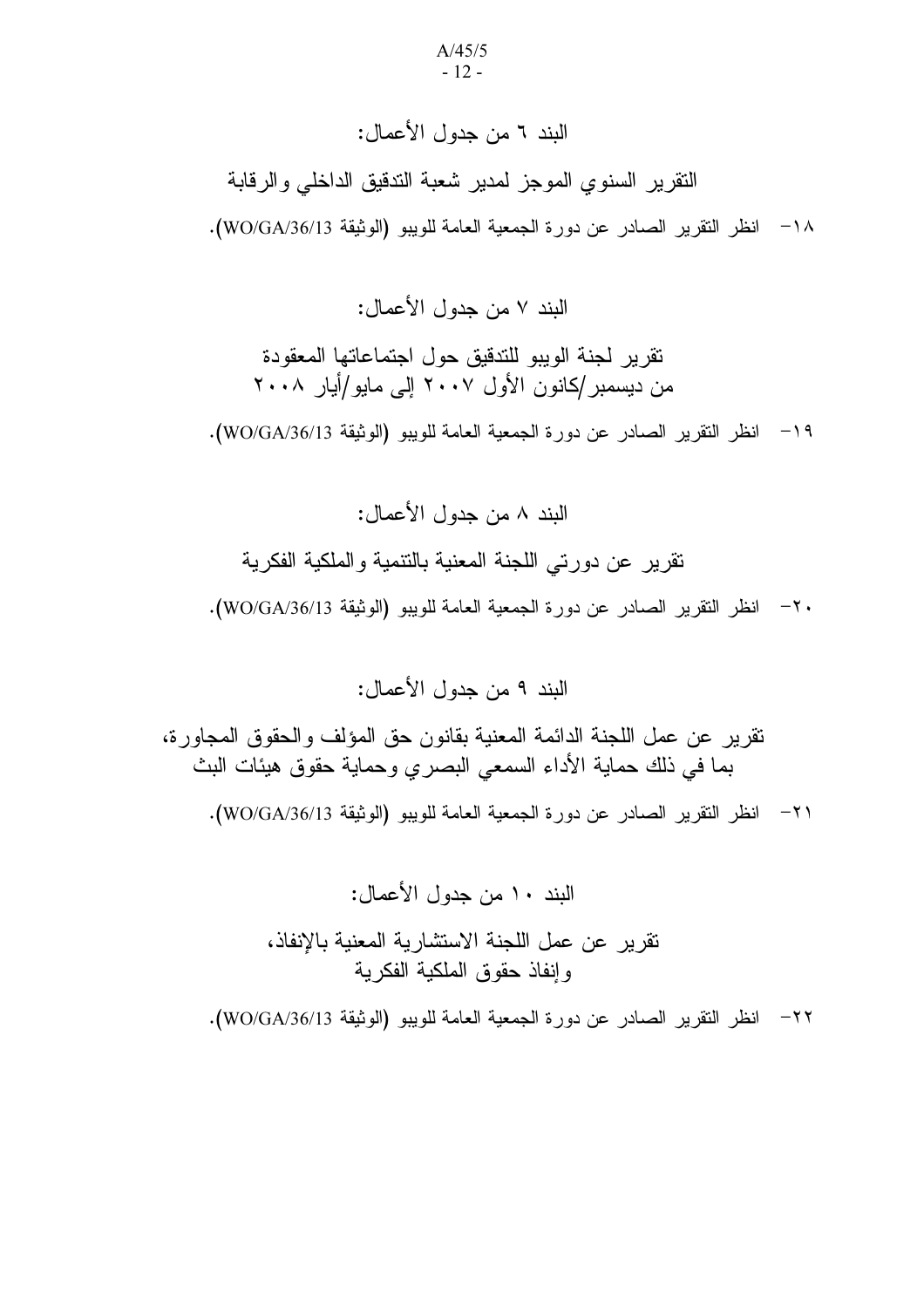#### البند ١١ من جدول الأعمال:

نقرير مرحلي عن اللجنة الحكومية الدولية المعنية بالملكية الفكرية و المو ار د الو ر اثبة و المعار ف النقليدية و الفو لكلو ر

7٣ – انظر النقرير الصادر عن دورة الجمعية العامة للويبو (الوثيقة WO/GA/36/13).

البند ١٢ من جدول الأعمال:

تقرير عن عمل اللجنة الدائمة المعنية بقانون البر اءات

٢٤− انظر النقر بر الصـادر عن دور ة الجمعية العامة للويبو (الوثيقة WO/GA/36/13).

البند ١٣ من جدول الأعمال: بعض المسائل المتعلقة بأسماء الحقول على الإنتر نت ٢٥ – انظر النقرير الصادر عن دورة الجمعية العامة للويبو (الوثيقة WO/GA/36/13).

> البند ١٤ من جدول الأعمال: تبادل و ثائق الأولوية في مجال البر اءات

٢٦ – استندت المناقشات بشأن هذا البند إلى الوثيقة A/45/2.

٢٧– وأشار المدير العام المنتخب إلى أن الجمعيات كانت قد و افقت على إنشاء خدمات النفاذ الرقمي إلى وثائق الأولوية بهدف تبسيط إجراءات تقديم وثائق الأولوية في حال إيداع عدة طلبسات للبسراءات علمي المستوى الدولمي. وأعلن أن العمل علمي تطوير الأنظمة الإلكترونية جارٍ علمي قــدم وســـاق وأن المكتب الدولي قد بلغ مر حلة اختبار عدد من عناصر الأنظمة. وقال إن المكتب الدولي لا تعتر ضبه أي مشكلات رئيسية في ذلك الصدد ومن المرتقب استكمال أعمال التطوير ليمكن اســتكمال الاختبـــارات المتعلقة بالأنظمة في مقتبل سنة ٢٠٠٩ ليتم التتفيذ على أرض الواقع خلال تلك السنة.

٢٨– وأحاطت جمعية اتحاد باريس وجمعية معاهدة قانون البر اءات وجمعية اتحاد معاهـــدة النعاون بشأن البراءات علما بمضمون النقرير المرحلي عن خدمات النفاذ الرقمي إلى وثـــائق الأولوية كما ورد في الوثيقة A/45/2.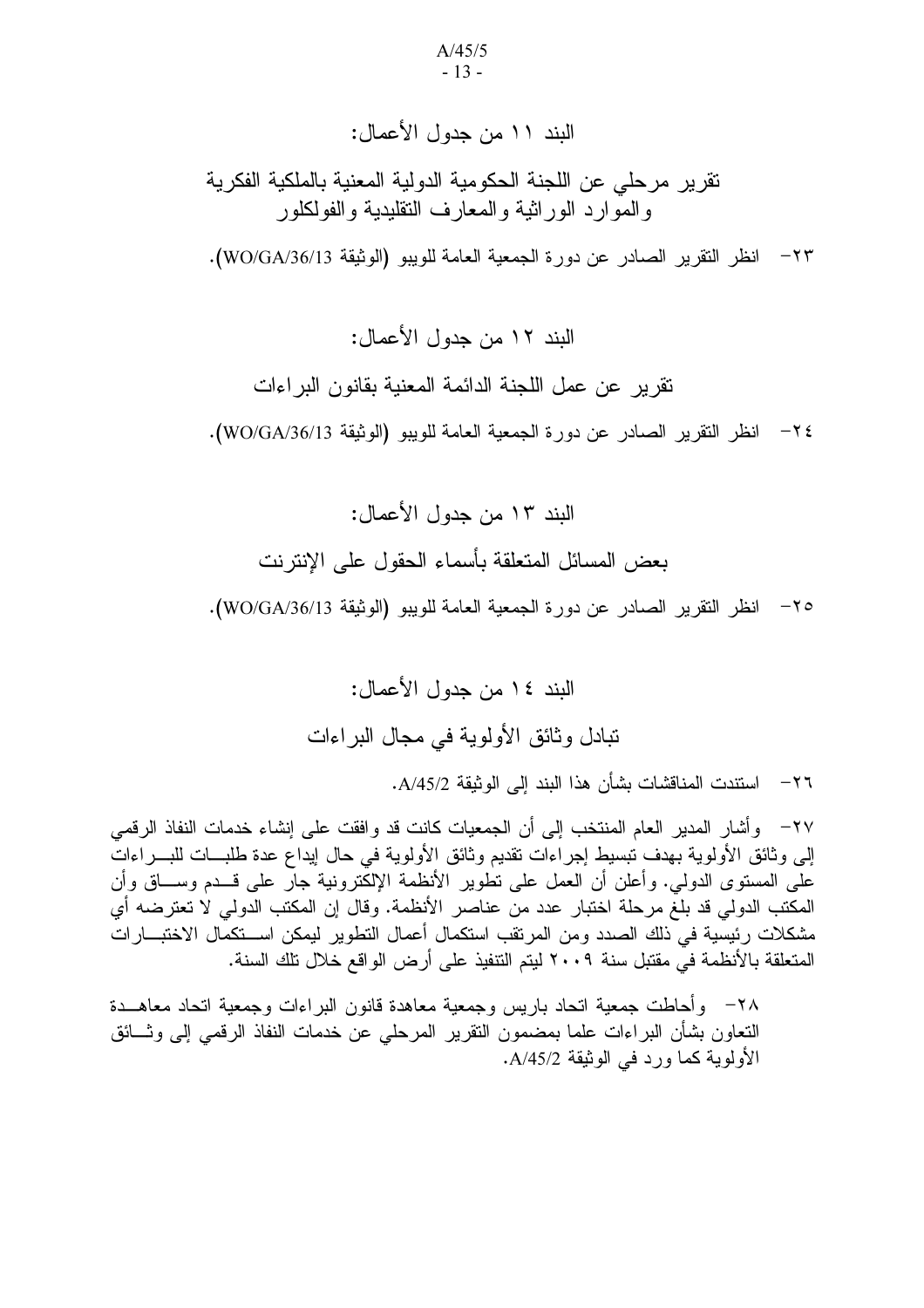# البند ١٥ من جدول الأعمال: بعض المسائل المتعلقة بالمادة ٦(ثالثا) من اتفاقية باريس ٢٩ – انظر النقرير الصادر عن دورة جمعية اتحاد باريس (الوثيقة P/A/40/2).

البند ١٦ من جدول الأعمال: بعض المسائل المتعلقة باتحاد مدريد ٣٠ – انظر النقرير الصادر عن دورة جمعية اتحاد مدريد (الوثيقة MM/A/40/5).

الدند ١٧ من حدول الأعمال: بعض المسائل المتعلقة باتحاد لاهاى ٣١ - انظر التقرير الصبادر عن دورة جمعية اتحاد لاهاى (الوثيقة H/A/26/4).

البند ١٨ من جدول الأعمال: بعض المسائل المتعلقة باتحاد لشبونة ٣٢– انظر التقرير الصادر عن دورة جمعية اتحاد لشبونة (الوثيقة LI/A/23/2).

البند ١٩ من جدول الأعمال: بعض المسائل المتعلقة باتحاد معاهدة التعاون بشأن البراءات

٣٣– انظر النقرير الصادر عن دورة جمعية اتحاد معاهــدة النعـــاون بـــشأن البـــراءات (الوثيقـــة  $\cdot$ (PCT/A/38/6

> البند ٢٠ من جدول الأعمال: بعض المسائل المتعلقة بجمعية معاهدة قانون البر اءات

ـ ٣٤ - انظر التقرير الصادر عن دورة جمعية اتحاد معاهدة قانون البراءات (الوثيقة PLT/A/5/2).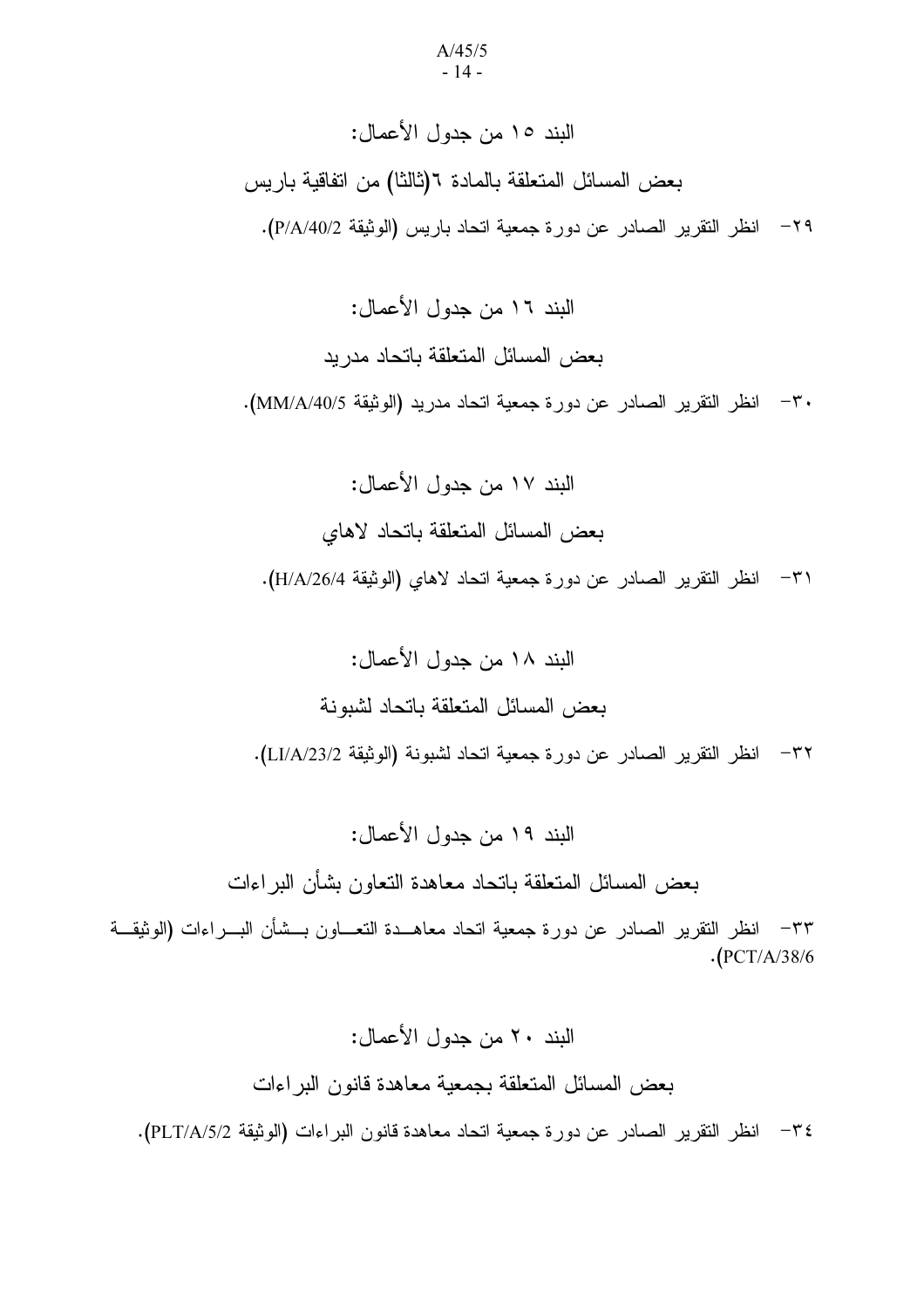### البند ٢١ من جدول الأعمال:

مشر و عات جداول أعمال دور ات ٢٠٠٩ العادية للجمعية العامة للويبو ومؤنمر الويبو وجمعية اتحاد باريس وجمعية اتحاد برن

٣٥ – استندت المناقشات بشأن هذا البند الى الوشقة A/45/4.

٣٦– وقدمت الأمانة الوثيقة A/45/4 وأخبرت المندوبين أن من المرجح تعديل المرفــق الأول لتلــك الوثيقة بالنسبة إلى جمعيات ٢٠٠٩، على أساس أن أحد بنود جدول الأعمال (حسابات الفترة ٢٠٠٨– ٢٠٠٩) ستتناوله لجنة البرنامج والميزانية على الأرجح في دورتها المقبلة.

٣٧– واعتمدت لجنة الويبو للتتسيق المرفق الأول والثاني واعتمدت اللجنة التتفيذية لاتحـــاد باريس المرفق الثالث واعتمدت اللجنة التنفيذية لاتحاد برن المرفق الرابع من الوثيقة A/45/4.

الدند ٢٢ من حدول الأعمال:

قبو ل المر اقبين

٣٨ – استندت المناقشات بشأن هذا البند إلى الوثيقة A/45/3.

قبول المنظمات الدولية غير الحكومية بصفة مراقب

٣٩ – قررت جمعيات الدول الأعضاء في الويبو ،كل فيما يعنيه، أن تمنح صـــفة المراقـــب للمنظمات الدولية غير الحكومية الخمس التالية: جمعية آيكيوسنــساتو (IQSensato)؛ واللجنـــة الدولية لمهنود الأمريكتين (Incomindios)؛ والاتحاد الدولي لنقابات العمال (ITUC)؛ وجميعـــة المكتبات الخاصة (SLA)؛ ومعهد محامي العلامات التجارية (ITMA).

قبول المنظمات الوطنية غير الحكومية بصفة مراقب

· ٤- قررت جمعيات الدول الأعضاء في الويبو، كل فيما يعنيه، أن تمنح صـــفة المراقـــب للمنظمات الوطنية غيرة الحكومية الخمس التالية: جمعية وكـــلاء البــــراءات لعمــــوم الــــصين (ACPAA)؛ ومؤسسة التحالف من أجل استغلال الفــرص العالميــة (ATHGO)؛ ومؤســسة الطريق الحرّ لنشر المعارف والنتمية المـــستدامة (Fundación Vía Libre)؛ ومعهــد الملكيـــة الفكرية الكندي (IPIC)؛ وجمعية محامي براءات الاختراع الكورية (KPAA).

البند ٢٣ من جدول الأعمال:

تقرير مرحلي عن البناء الجديد

1 c / انظر النقرير الصادر عن دورة الجمعية العامة للويبو (الوثيقة WO/GA/36/13).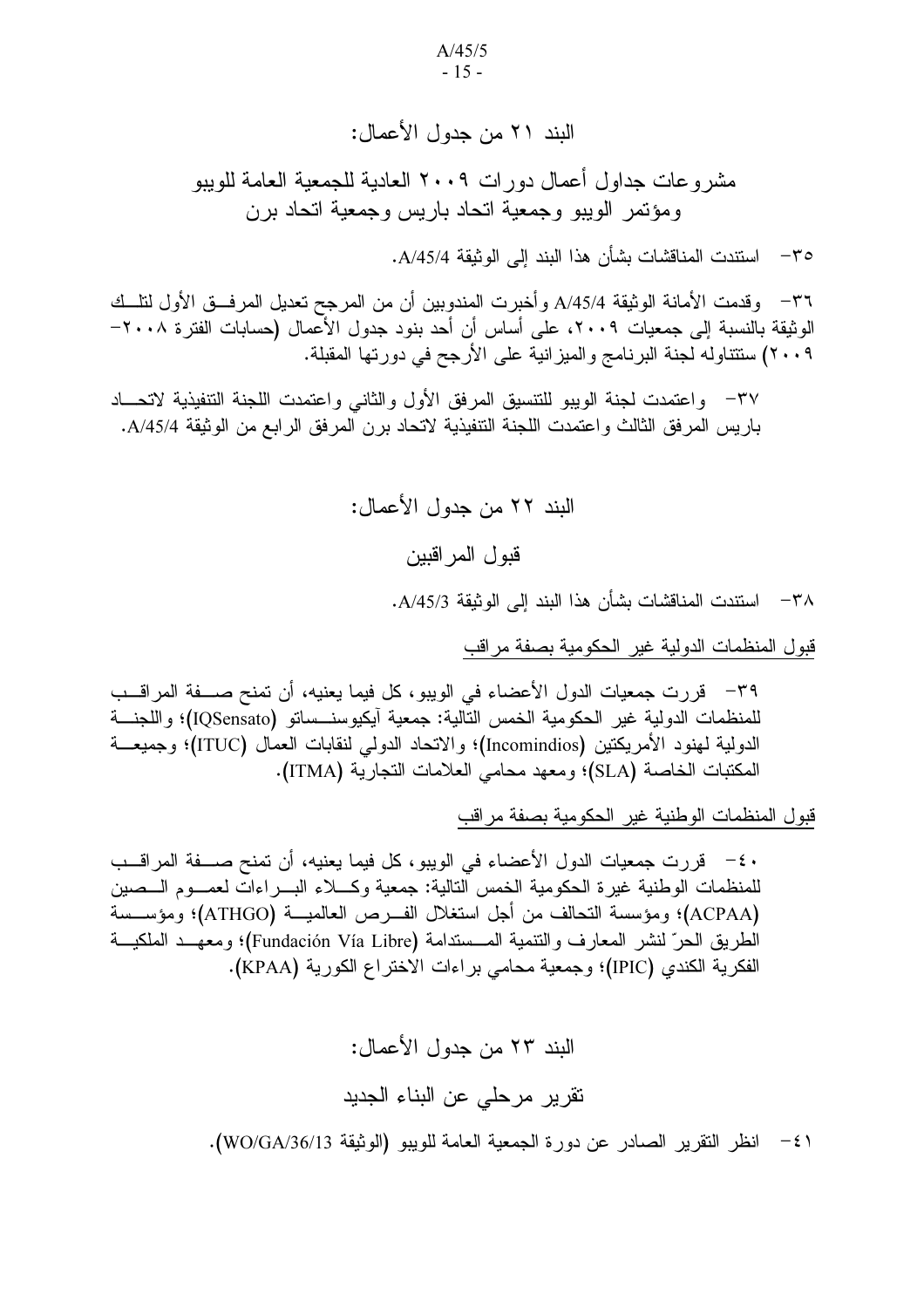## البند ٢٤ من جدول الأعمال: شؤون الموظفين

٤٢ – انظر التقرير الصـادر عن دورة لجنة الويبو للتتسيق (الوثيقة WO/CC/59/2).

اعتماد التقار بر

+f > - /عتمدت الجمعيــات وســـائر هيئـــات الــــدول الأعضاء في الوبيو المعنية هذا التقرير العام بالإجماع قبی ۲۹ سبتمبر/أیلول ۲۰۰۸. ٤٤ - واعتمدت كل واحدة من الجمعيات العــشر وسائر هيئات الدول الأعضاء في الويبو بالإجماع التقرير الفردي الخاص بدورتها، في اجتماع منفــصل للجمعيات وسائر هيئات الدول الأعضاء فسي الوييسو المعنية، في ٢٩ سبتمبر /أيلول ٢٠٠٨.

"أصحاب المعالي، السيد المدير العام، حضرات الزملاء الموقرين، أصدقائي الأعزاء، وبعد، لعلكم لاحظتم أننا في الأوساط الدبلوماسية وفي المحافل الحكومية الدولية وعبر العـــالم غالبا ما نصف كل اجتماعاتنا الكبرى بالناجحة. وغالبًا ما يكون ذلك النجـــاح مجـــردّ تغطيـــة للخلافات بكلمات مختارة بعناية، فيقتصر العلاج على تضميد الجراح ونترك تحت البشرة قرح نتفشى ونوجع. وإنه لمن دواعي الفرح والسرور أن أنوجه إليكم اليوم وبوسعي أن أقول إننـــا في الأسبوع الذي مضبي في الجمعية العامة للويبو وخلال الأسابيع التي توالت قبلــــه أنجزنــــا الْكَثيرِ الكثيُّرِ حقًّا. وكلُّ ذلكَ نجاحٍ دبلوماسي كامل. وأذكر أولا، وكالعادة، أننا اعتمدنا خــــلل الأسبوع الماضبي قرارات بشأن اللجنة المعنية بالتنمية والملكية الفكرية واللجنة الدائمة المعنيسة بقانون البراءات واللجنة الدائمة المعنية بحق المؤلف والحقوق المجاورة واللجنسة الحكوميسة الدولية المعنية بالملكية الفكرية والموارد الوراثية والمعارف التقليدية والفولكلور وهيئات أخرى في الويبو. وجاءت نلك الإنجازات كلَّها تجسيدًا لأنشطة الويبو في وضع القواعد والمعايير. ولا يفونتـى أن أذكر لـجنة النتسيق التـى اجتمعت تحت رئاسة سفيرة الأرجنتين الموقرة ونظرت فـى المسائل المتعلقة بالموظفين. ولعلَّ الأهم من ذلك كله أننا ركَّزنا اليوم على صلب الموضـــوع ومآل صحة المنظمة. ونساءلنا عن أفضل السبل التي تمكننا من إنعاش الويبو كي نواجه أكبـــر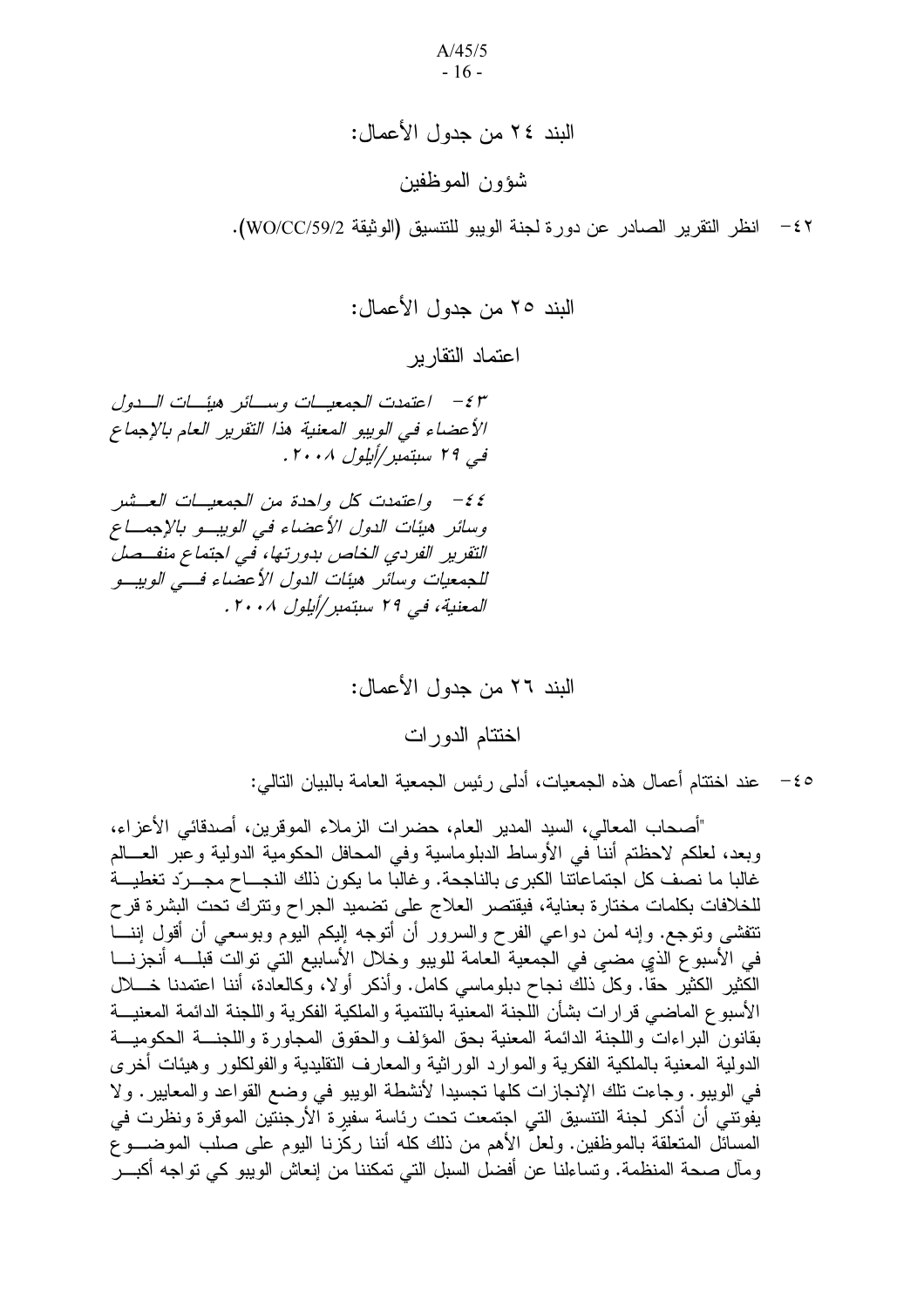التحديات الموضوعية التي تطالع طريقنا على جدول أعمال الملكية الفكرية الدولي. ومن خلال الإجماع على تعيين السيد فرانسس غري مديرنا العام، فإننا نحن الدول الأعضاء في الويبو قد تركنا جانبا مرارة الماضبي والتفتنا جميعا لانطلاقة جديدة. أصحاب المعالبي، لقد حققنا للويبـــو نقلة سلسلة ومنسجمة كانت حتى السنة الماضية من شبه المستحيل. لقد ودّعنا بحر ار ة وتقـــدير زميلنا العزيز وأخانا كامل إدريس الذي خدم الويبو بلا كلل لمدة ٢٧ عاما. ثمّ رحّبنا بمـــديرنـا العام الجديد بكل صدق ومحبَّة فلم نترك له مجالًا للشك في النَّقة التي تكنها له الدول الأعضاء في كل المجموعات الإقليمية من البلدان المتقدمة والبلدان المنتقلة إلى نظــام الاقتـــصـاد الحــــر والبلدان النامية والبلدان الأقل نموا. وكنا ونحن نصغى إلى خطابه المنير يوم الاثنين بمناســبة قبول تعيينه متحدين حول منظوره للويبو كمنظمة عازمة علــي التـــصدي للقـــضايا الكبـــرى واعتلاء مكانتها التي نليق بها بصفتها المحفل العالمي الرائد في خطاب الملكية الفكرية. وكنتم كثرة في إشادتكم بالجو البناء والروح الإيجابية اللذين صبغا هذه الجمعية العامة. وكانت نلَّــك تجربة رائعة بالنسبة إلى كرئيس للجمعية. وتعالوا نبذل كل ما في وسعنا لضمان انتشار هــذا الجو الإيجابي في العمل معا خلال الشهور الآنية بل وفي السنوات القادمة. ولن أكثر الكــــلام فأشغلكم طويلا عن العودة إلى مكاتبكم أو بيوتكم، ولكن اسمحوا لي قبل أن تذهبوا أن أشكركم جميعا وأشكر كل مجموعة إقليمية وكل دولة عضو على ما قدَّمتم لنجاح هذه الجمعية وعلــــي تعاونكم الفعال ودوركم النشط. وأشكر أيضا نائبة رئيس الجمعية العامة، صـــديقتـي العزيـــزة السيد لاورة نومسن، التبي مسكت بجدارة دفة الأعمال وأحسنت فيادتها خلال الفترات الطـــوال التي كنت غائبا فيها. وأشكر أيضا الأمانة على خدمات الدعم الممتازة التي قـــدمتها لــــي فــــي النحضير لهذه الاجتماعات وإدارتها. وأودَّ أيضا أن نقدم بالشكر الجزيـــل والنقـــدير العميـــق، أصـالـة عن نفسي ونيابـة عنكم جميعـا، إلـي فريق المـترجمين الفوريين الرائـع فقد أنـجزوا عمــــلا منقطع النظير . وفي الختام، لا يسعني إلا أن أتمنى باسمنا جميعا لكامل إدريس كـــل النجـــاح والنوفيق والسعادة في عمله المقبل في السودان. وطريق السلامة إلى كل من شدّ الرحال للعودة إلى البلد ورحلة ممتعة إلى كل موظفى الويبو تحت القيادة الجديدة. وشكرا جزيلا."

٤٦ - وردا على ذلك البيان، ألقى المدير العام المنتخب الكلمة التالية:

"شكر ا جزيلا السيد الرئيس، أصحاب المعالي، حضرات الوفود الموقرين. من الحرىّ في المقام الأول أن نشكرك، السفير أهومويبيهي، على قيادنك القديرة التي أبديتها خلال الأشهر الماضية وطيلة هذا الأسبوع أيضا. وإذا كان هذا الاجتماع ناجحا فالفضل في ذلك يعـــود أولا لحسن قيادتك. وبعنايتك في التحضير لهذا الاجتماع ضمنت له النجاح منذ بدايته، وبتوجيهـك الحكيم لهذا الاجتماع طيلة الأسبوع كله ضمنت له النجاح حتى نهايته. وأودَّ أن أشاطرك أيضا كلمات الشكر ٳلى نائبيك ولا سيما السفيرة لاورة نومسن على وقوفها معنا فـــي غيابـــك. وأودّ أيضا أن أشكر كل الوفود على عبارات الترحيب التي أثلجت صدري. وإلـــيكم جميعــــا كـــل تقدير ي لهذه الانطلاقة التي تحققت الآن. وسنواجه العديد من التحديات فسي المسستقبل، كمسا تفضَّلت سيدي الرئيس، وهناك نحديات على كل أصعدة العمل متعدد الأطراف. ولعل ما أسعدنا أكثر خلال هذا الأسبوع بصورة خاصة ذلك الجوّ الإيجابي ونلك الروح البناءة اللذين أبـــدتهما الوفود كافة. وأعتبر ذلك إشارة جيّدة تدل على أننا وضعنا أساسا متينا يمكننا مـــن التـــصدى للتحديات الكثيرة التي سنواجهها في المستقبل. وأودّ أن نقـــدم بـــشكر خــــاص إلــــي منـــسقى المجموعات الإقليمية على عملهم الجادّ إذ سعوا إلى ضمان نفاهم جيّد فيما بسين المجموعسات بشأن المسائل التي تناولناها في الأسبو ع الماضيي. وأودّ سيدي الرئيس أيضا أن أنـــضمّ إليـــك للنقدم بالشكر إلىي زملائي، وبين أيدينا تقرير أعدّ في فترة وجيزة جدا. أعدّ النقرير في نهايــــة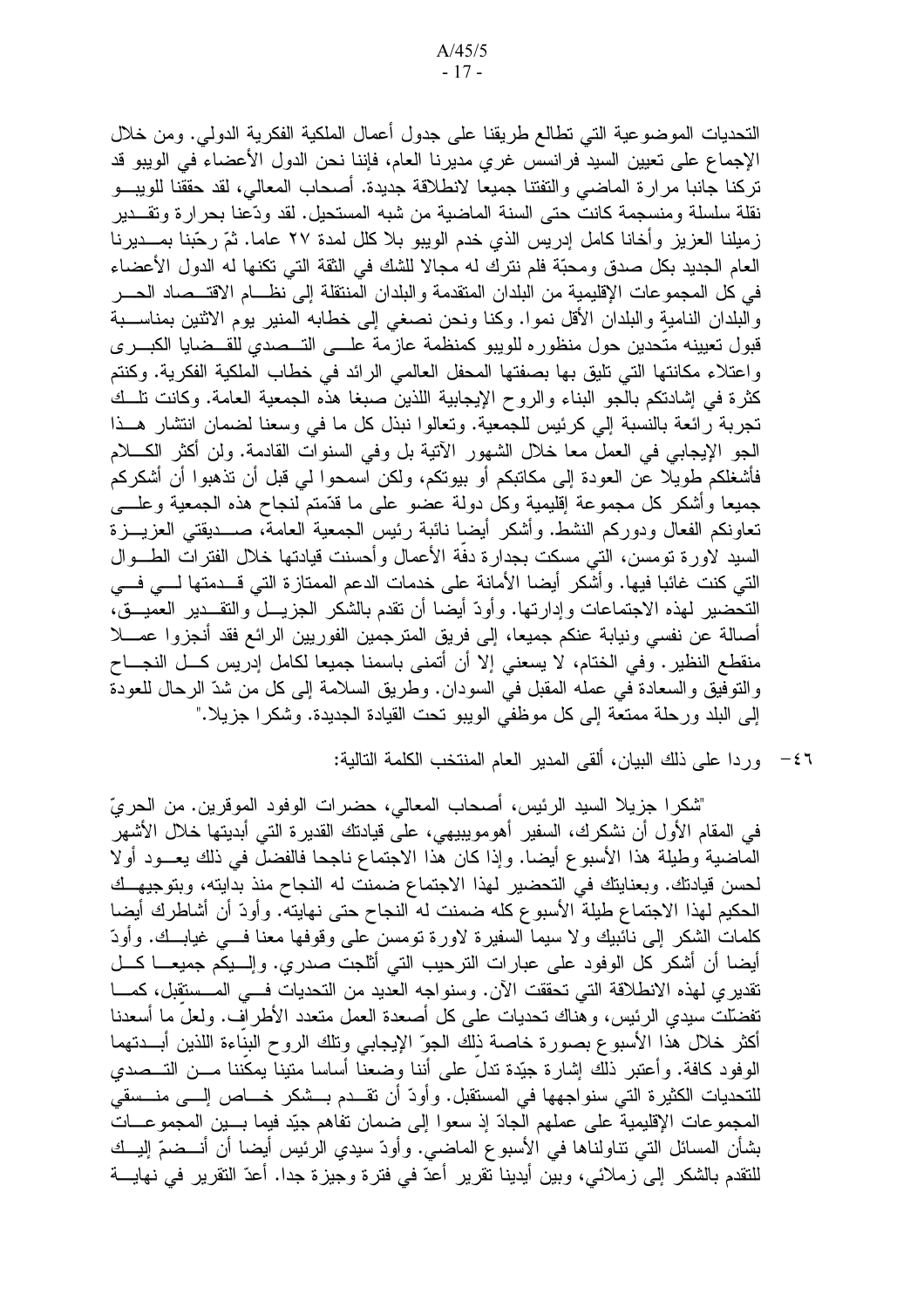الأسبوع ونرجم إلى كل اللغات ووزَّع بكل اللغات. وأودَّ الإعراب عن امتناني العميـــق لكـــل الذين عملوا على إعداد هذا النقرير وكل زملائي على الوثائق التي أعدّت تحضيرا لعملنا هــذا الأسبو ع. وأودَّ أن أشكر بدوري المنزجمين الفوريين. وأتقدَّم بالنهاني أيضا إلى كل من يترقَّب الشهر للاحتفال. وأنمنـى أيضـا لصديقي وزميلي كامل إدريس النجاح والنوفيق في المـــستقبل، وشكر ا."

٤٧ - وأثنـى وفد ألمانيا علـى الرئيس كفاءته وحكمته في توجيه أعمال الجمعية العامة نحـــو اعتمـــاد النقرير . وحرص الوفد على النقدم بالشكر إلى وفد الولايات المتحدة الأمريكية الـــذي عمـــل كمنـــسق للمجموعة باء منذ الجمعية العامة للسنة الماضية. وأعرب بصورة خاصة عن امتنانه للسيدة ليزة كارل التي تولَّت مذاك مهمَّة كبير ة في المملكة العربية السعودية، وللسيدة ديبور ة لاشلي–جونسن التي أخذت المشعل من السيدة ليزة كارل ولم نأل جهدا في نوجيه مسار المجموعة باء خلال الجمعية العامة.

٤٨ - وتحدث وفد باكستان باسم أعضاء منظمة المؤتمر الإسلامي ومجموعة البلدان الأسيوية. وشكر الرئيس على توجيهه الممتاز لأعمال الاجتماع. وشكر بدوره سفيرة كوستا ريكا على كفاءتها في توجيه أعمال الاجتماع. وتمنى الوفد للمدير العام الجديد التوفيق في كل جهوده المقبلة وأكد له دعمه الشامل. ونقدّم بالتهاني لجميع المشاركين عيدا مباركا سعيدا.

٤٩ -- وتحدث وفد كوبا باسم مجموعة بلدان أمريكا اللاتينية والكاريبي. وهنَّأ الرئيس ونائبيـــه علــــي جهودهم في توجيه الجمعيات العامة. وقال إن النجاح في استكمال جميع بنود جدول الأعمال بطريقـــة فعالة لخير دليل على الحيوية الجديدة التي تشهدها المنظمة. وقال إن المجموعة ترغب في أن ترى تلك الحيوية تصبغ عمل مختلف اللجان. وقالٌ إن المجموعة تضم صوتها إلى عبارات الشكر التي تقدم بها الرئيس وتهنئ السيد فرانسس غري من جديد على انتخابه لمنصب المدير العام وتتمنسى لسه النجساح والنوفيق في المستقبل.

0٠ - وشكر وفد الجزائر كل من يعمل نحو تحقيق توافق للأراء.

٥١ – وتحدث وفد رومانيا باسم مجموعة بلدان أوروبا الوسطى ودول البلطيق. وضمّ صوته إلى من تحدث من قبله للتقدم بالتهاني إلى الرئيس ونائبيه وخصّ بالشكر السفير لاورة تومسن، علـــي توجيـــه أعمال هذا الاجتماع الناريخي بحكمة وكفاءة. وشكر الوفد أيضا جميع رؤساء الجلسات الذين وجّهـــوا أعمال مختلف الجمعيات خلال الأسبوع الماضيي. وفي الختام، أعرب من جديد عن سعادته بـــالوقوف على هذا القرار المهم الذي انتهى بانتخاب السيد فرانسس غري كمدير عام جديد للويبـــو. وقـــال إنــــه يتطلَّع إلى النَّعاون معه متمنيا له ولجميع موظَّفي الويبو النَّجاح والنَّوفيق.

٥٢ - وتحدث وفد بنغلاديش باسم مجموعة البلدان الأقل نموا. وشكر الرئيس على كفاءته في قيسادة الأعمال الناجحة التي أنجزت في الاجتماعات. وشكر السفيرة لاورة تومسن من كوستا ريكـــا وســـائر رِ ؤساء الجمعيات الأخر ي. وأعرب عن تقدير ه للدور الفعال الذي أداه الرئيس فــــى ضــــمان التغييــــر السلس في إدارة الويبو وانتخاب مدير جديد للمنظمة في شخص السيد فرانسس غري. وأعـــرب عـــن سعادته إزاء الطريقة التي وضع بها المدير العام الجديد حكمته وخبرته رهن إشارة الأعــضاء خـــلال هذه الدورة. وقال إن ما جاء في خطابه أمر مشجّع للبلدان الأقل نموا وإن المجموعـــة لتتطلـــع إلــــي المشاركة بفعالية في العمل معه في التصدي للمشاغل المشتركة للبلدان الأقل نموا. وشكر الوفد أيــضا سائر الوفود على الجو البناء وقال إنه يتطلع إلى العمل معها خلال الشهور القادمة في مختلف اللجسان